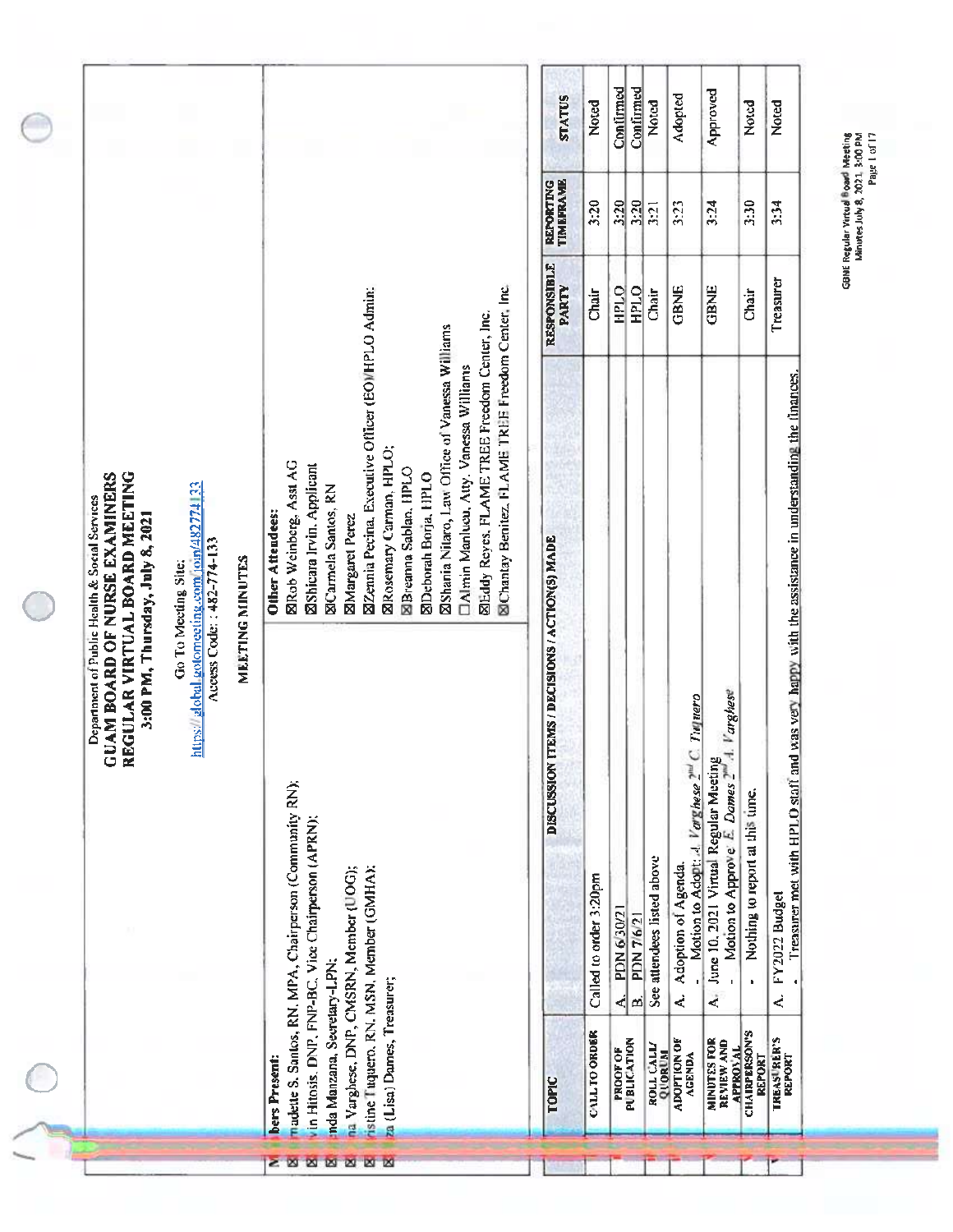| <b>STATUS</b>                                                  |                                                                                                                                                                                                                                                                                                                                                                                                                                                                                                                                                                                                                                                                                                                                                                                                                 | No Report                                                                                                   | No Report                                                                                                                      | No Report                                                                                                                                     | Tabled                                         | Noted                                                                                                                                                                                                                                                                                                                                                                                                                                                                                                                                                                                                                                                                                                                                                                                                                                                                                                                                                                                                                                                                                                                                                                                                                                                                                                                                                                               |
|----------------------------------------------------------------|-----------------------------------------------------------------------------------------------------------------------------------------------------------------------------------------------------------------------------------------------------------------------------------------------------------------------------------------------------------------------------------------------------------------------------------------------------------------------------------------------------------------------------------------------------------------------------------------------------------------------------------------------------------------------------------------------------------------------------------------------------------------------------------------------------------------|-------------------------------------------------------------------------------------------------------------|--------------------------------------------------------------------------------------------------------------------------------|-----------------------------------------------------------------------------------------------------------------------------------------------|------------------------------------------------|-------------------------------------------------------------------------------------------------------------------------------------------------------------------------------------------------------------------------------------------------------------------------------------------------------------------------------------------------------------------------------------------------------------------------------------------------------------------------------------------------------------------------------------------------------------------------------------------------------------------------------------------------------------------------------------------------------------------------------------------------------------------------------------------------------------------------------------------------------------------------------------------------------------------------------------------------------------------------------------------------------------------------------------------------------------------------------------------------------------------------------------------------------------------------------------------------------------------------------------------------------------------------------------------------------------------------------------------------------------------------------------|
| <b>REPORTING</b><br>TIMEFRAME                                  |                                                                                                                                                                                                                                                                                                                                                                                                                                                                                                                                                                                                                                                                                                                                                                                                                 | 3:55                                                                                                        | 3:55                                                                                                                           | 3:55                                                                                                                                          | 3:55                                           | 4:45                                                                                                                                                                                                                                                                                                                                                                                                                                                                                                                                                                                                                                                                                                                                                                                                                                                                                                                                                                                                                                                                                                                                                                                                                                                                                                                                                                                |
| <b>RESPONSIBLE</b><br><b>PARTY</b>                             |                                                                                                                                                                                                                                                                                                                                                                                                                                                                                                                                                                                                                                                                                                                                                                                                                 | <b>GBNE</b>                                                                                                 |                                                                                                                                |                                                                                                                                               | <b>GBNE</b>                                    | <b>GBNIE</b>                                                                                                                                                                                                                                                                                                                                                                                                                                                                                                                                                                                                                                                                                                                                                                                                                                                                                                                                                                                                                                                                                                                                                                                                                                                                                                                                                                        |
| <b>TTEMS / DECISIONS / ACTION(S) MADE</b><br><b>DISCUSSION</b> | GBNE needs to provide a list of what would be needed, so that it could be incorporated in the $FY2022$<br>As of now, HPLO has lapse funds that total \$449.000 that needs to be spent by the end of FY2021.<br>These funds have been carried over from FY2020. The Treasurer will send this information to all<br>budget, Miscellaneous (supplies, equipment, exams). Deadline to submit: July 20, 2021.<br>GBNE Board members. The following is a of what the Boards have requested thus far:<br>\$47,000 for a Board Employee for GBNE (FY2022)<br>\$10,000 for Live streaming capability<br>\$75,000 for Website Maintenance<br>\$71,000 for an Investigator<br>\$1,500 for a Meeting OWI<br>\$72,000 for an Inspector<br>\$21,000 for a Vehicle<br>\$150,000 for an Atty<br>FY2020-FY2021 Lapse Funds<br>ස් | Disciplinary Matrix Guidance - C. Tuquero, K. Hitosis and B. Santos<br>Nothing to report at this time.<br>⋖ | Rules and Regulations/RFNA - A. Varghese, B. Manzana and K. Hitosis<br>Nothing to report at this time.<br>RNFA-K. Hitosis<br>ø | Forms + E. Dames, B. Santos and R. Carman.<br>GBNE Initial/Renewal Application<br>Nothing to report at this time.<br>Duty to Report form<br>Ö | <b>GMTC</b> received<br>GCC received<br>ø<br>∢ | Instructor to Student ratio for Lab/Clinicals and a 1:20 Instructor to Student ratio in the classroom. For<br>practical purposes, there are two clinical groups because of the overwhelming job need. So, if there is<br>ODOL is asking for a new cohort of apprentices for CNA and thankfully GMH has completed all the<br>a need for two clinical groups of 12 that would equal 24 students. It doesn't make sense that the limit<br>apprentices at GMH which is really groundbreaking and good for Guam. Dr. Margaret would like to<br>Nurse Assistant Education Program. BSN is different in that they only cap the clinical group at 1:10<br>Dr. Margaret addressed the GBNE about the current Rules and Regulations stating a limit of a 1:12<br>take 21 students total for this new cohort, but based on the Rules and Regs, they are limited to 20.<br>These ratios apply to specifically the CNA Program, under section 6.22 Approval Process for the<br>is 20. Dr. Margaret is asking that the Rules and Regulations be updated to a limit of 1:24 for<br>paperwork to be a registered apprenticeship site so there's federal funding to allow for CNA<br>Because of COVID, clinical groups are limited to 7-8 per group.<br>classroom and keep the Lab/Clinicals limit at 1:12.<br>Request for Modification in the Rules and Regulations<br>and not the classroom.<br>é, |
| <b>TOPIC</b>                                                   |                                                                                                                                                                                                                                                                                                                                                                                                                                                                                                                                                                                                                                                                                                                                                                                                                 | COMMITTEE<br>REPORTS                                                                                        |                                                                                                                                |                                                                                                                                               | EDUCATION<br><b>NURSING</b><br><b>REPORT</b>   | <b>CERTIFIED NURSE</b><br><b>ASSISTANTS</b>                                                                                                                                                                                                                                                                                                                                                                                                                                                                                                                                                                                                                                                                                                                                                                                                                                                                                                                                                                                                                                                                                                                                                                                                                                                                                                                                         |
|                                                                |                                                                                                                                                                                                                                                                                                                                                                                                                                                                                                                                                                                                                                                                                                                                                                                                                 | VIII.                                                                                                       |                                                                                                                                |                                                                                                                                               | ε                                              | Ý,                                                                                                                                                                                                                                                                                                                                                                                                                                                                                                                                                                                                                                                                                                                                                                                                                                                                                                                                                                                                                                                                                                                                                                                                                                                                                                                                                                                  |

GBNE Regular Virtual Board Meeting<br>Minutes July 8, 2021, 3:00 PM<br>Page 2 of 17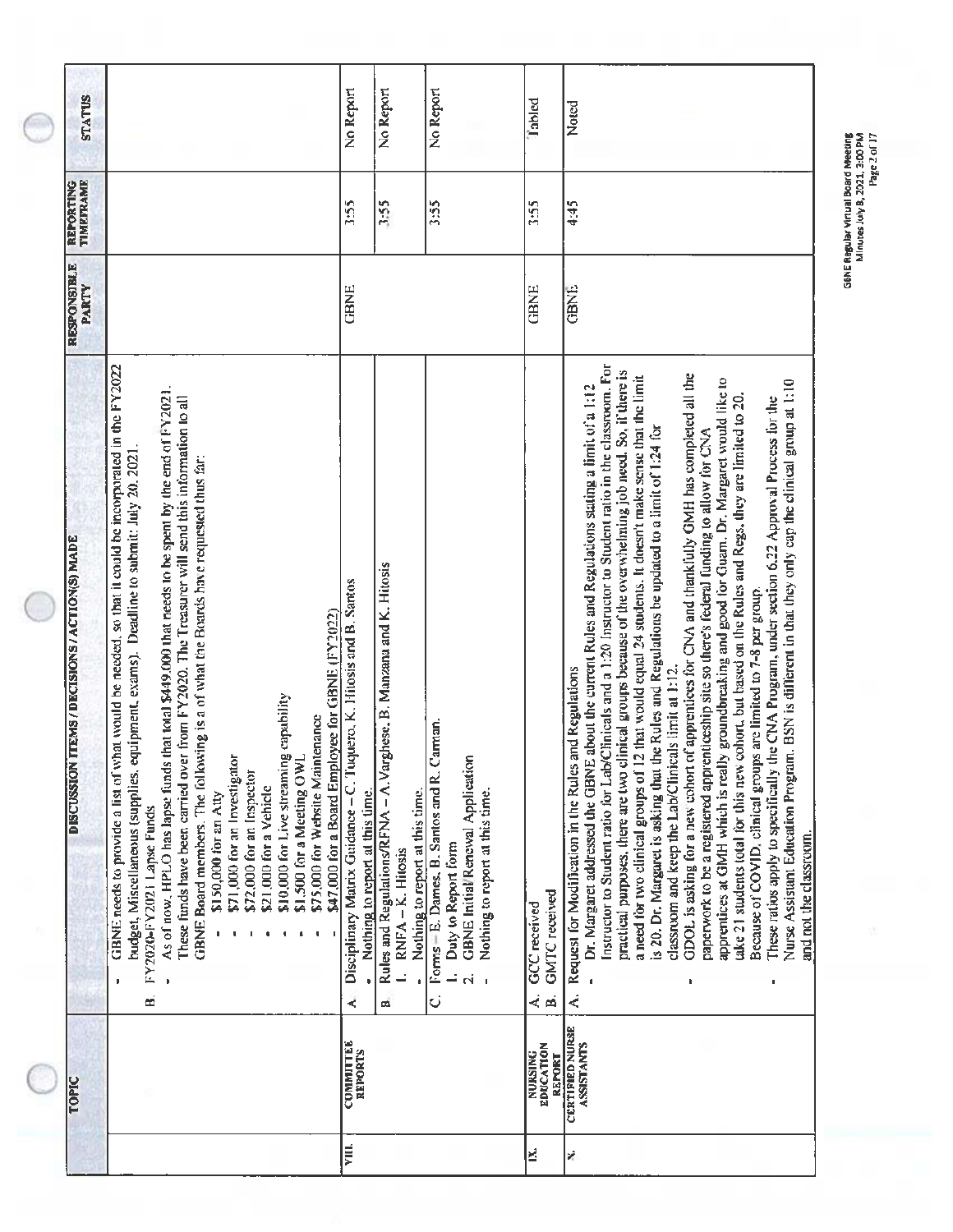| <b>STATUS</b>                                                  | Noted                                                                                                                                                                                                                                                                                                                                                                                                                                                                                                        | Noted                                                                                                                                                                        | Noted                                                           | Noted                                                                                    | <b>Noted</b>                                                                                             | Noted                                                                                                                                                                                                                                   | Noted                   | Dismissed                                                                                                                                                                                                                                                                                                                                                                                              | Tabled                                                                                | Tabled                                                                                | Tabled                                                                                | Tabled                                                                                                                                                                                                                                                                                                                                                                                                                                                                                                                                                                                                                                                                                                 |
|----------------------------------------------------------------|--------------------------------------------------------------------------------------------------------------------------------------------------------------------------------------------------------------------------------------------------------------------------------------------------------------------------------------------------------------------------------------------------------------------------------------------------------------------------------------------------------------|------------------------------------------------------------------------------------------------------------------------------------------------------------------------------|-----------------------------------------------------------------|------------------------------------------------------------------------------------------|----------------------------------------------------------------------------------------------------------|-----------------------------------------------------------------------------------------------------------------------------------------------------------------------------------------------------------------------------------------|-------------------------|--------------------------------------------------------------------------------------------------------------------------------------------------------------------------------------------------------------------------------------------------------------------------------------------------------------------------------------------------------------------------------------------------------|---------------------------------------------------------------------------------------|---------------------------------------------------------------------------------------|---------------------------------------------------------------------------------------|--------------------------------------------------------------------------------------------------------------------------------------------------------------------------------------------------------------------------------------------------------------------------------------------------------------------------------------------------------------------------------------------------------------------------------------------------------------------------------------------------------------------------------------------------------------------------------------------------------------------------------------------------------------------------------------------------------|
| REFORTING<br>TIMEFRAME                                         | 3:56                                                                                                                                                                                                                                                                                                                                                                                                                                                                                                         | 3:59                                                                                                                                                                         | 4:02                                                            | 4:04                                                                                     | 4:05                                                                                                     | 4:08                                                                                                                                                                                                                                    | 4:09                    | 4:09                                                                                                                                                                                                                                                                                                                                                                                                   | 4:09                                                                                  | 4:09                                                                                  | 4:09                                                                                  | 4:16                                                                                                                                                                                                                                                                                                                                                                                                                                                                                                                                                                                                                                                                                                   |
| <b>RESPONSIBLE</b><br>PARTY                                    | GBNE                                                                                                                                                                                                                                                                                                                                                                                                                                                                                                         | <b>OTIGH</b>                                                                                                                                                                 |                                                                 |                                                                                          |                                                                                                          |                                                                                                                                                                                                                                         |                         |                                                                                                                                                                                                                                                                                                                                                                                                        |                                                                                       |                                                                                       |                                                                                       |                                                                                                                                                                                                                                                                                                                                                                                                                                                                                                                                                                                                                                                                                                        |
| <b>ITEMS / DECISIONS / ACTION(S) MADE</b><br><b>DISCUSSION</b> | Margaret's Letter of Request submitted June 7, 2021. Dr. Margaret<br>may or may not also send a Waiver to change the Rules and Regs through a different process.<br>All present Board members are available. Chairperson will check with Brenda at a later time<br>There are 15-20 that HPLO would like to test; HPLO has 15-20 testing materials available.<br>Target date would be July 24, 2021 in the morning. This date will be locked in with SNU.<br>The Chairperson will look for Dr.<br>CNA Testing | There is a 5-day posting of the agenda requirement by law along with the live streaming of the Virtual<br>Live Streaming and Posting Agenda<br>Regular Board meetings.<br>k, | Website will go live tomorrow July 9, 2021<br>B. Website Launch | Technology. More information pending.<br>HPLO sent Specs to the Office of<br>C. NLC Orbs | More information will be sent to all Board members.<br>D. Mandatory HPLO Orientation and Ethics Training | This document has a lot of real live cases to use as a guide for disciplinary case processes.<br>including GBNE.<br>HPLO will send this to all Board members.<br>It has sample cases for all Boards<br>E. Professional Licensing Report | F. Disciplinary Reports | This case was first submitted in 2018. This person was a CNA terminated from GRMC<br>because they did not report to work for four days without notice. This violated GRMC<br>Assessed to be an HR matter and is not related to Board regulations.<br>guidelines. This person was renewed a license for 2022<br>Motion to Dismiss: E. Dames 2 <sup>nd</sup> K. Hitosis<br>GBNE-CO-19-004 E. Dames<br>j, | Board member reporting is absent and cannot report.<br>GBNE-CO-19-005 B. Manzana<br>N | Board member reporting is absent and cannot report.<br>GBNE-CO-19-007 B. Manzana<br>ń | Board member reporting is absent and cannot report.<br>GBNE-CO-19-008 B. Manzana<br>≼ | had something in the file explaining their position and what happened, but there was no point<br>indicating what the violation was other than practicing outside the scope of practice. The RN<br>person was sent a Disciplinary Letter on Sep. 30, 2019. The person was suspended for three<br>This case involves a person who practiced outside of their scope of practice at GRMC. The<br>E. Dames emailed Nursing Supervisor Jennifer Cruz because there was nothing in the file<br>The file is still open until a response email is received from GRMC. Jennifer is off island.<br>of view from the GRMC perspective.<br>days and issued a final warning.<br><b>GBNE-CO-19-018 E. Dames</b><br>ψŚ |
| TOPIC                                                          | ø                                                                                                                                                                                                                                                                                                                                                                                                                                                                                                            | <b>ADMINISTRATOR'S</b><br><b>REPORT</b>                                                                                                                                      |                                                                 |                                                                                          |                                                                                                          |                                                                                                                                                                                                                                         |                         |                                                                                                                                                                                                                                                                                                                                                                                                        |                                                                                       |                                                                                       |                                                                                       |                                                                                                                                                                                                                                                                                                                                                                                                                                                                                                                                                                                                                                                                                                        |
|                                                                |                                                                                                                                                                                                                                                                                                                                                                                                                                                                                                              | XI.                                                                                                                                                                          |                                                                 |                                                                                          |                                                                                                          |                                                                                                                                                                                                                                         |                         |                                                                                                                                                                                                                                                                                                                                                                                                        |                                                                                       |                                                                                       |                                                                                       |                                                                                                                                                                                                                                                                                                                                                                                                                                                                                                                                                                                                                                                                                                        |

GBNE Regular Virtual Board Meeting<br>Minutes July 8, 2021, 3:00 PM<br>Minutes July 8, 2021, 3:05 PM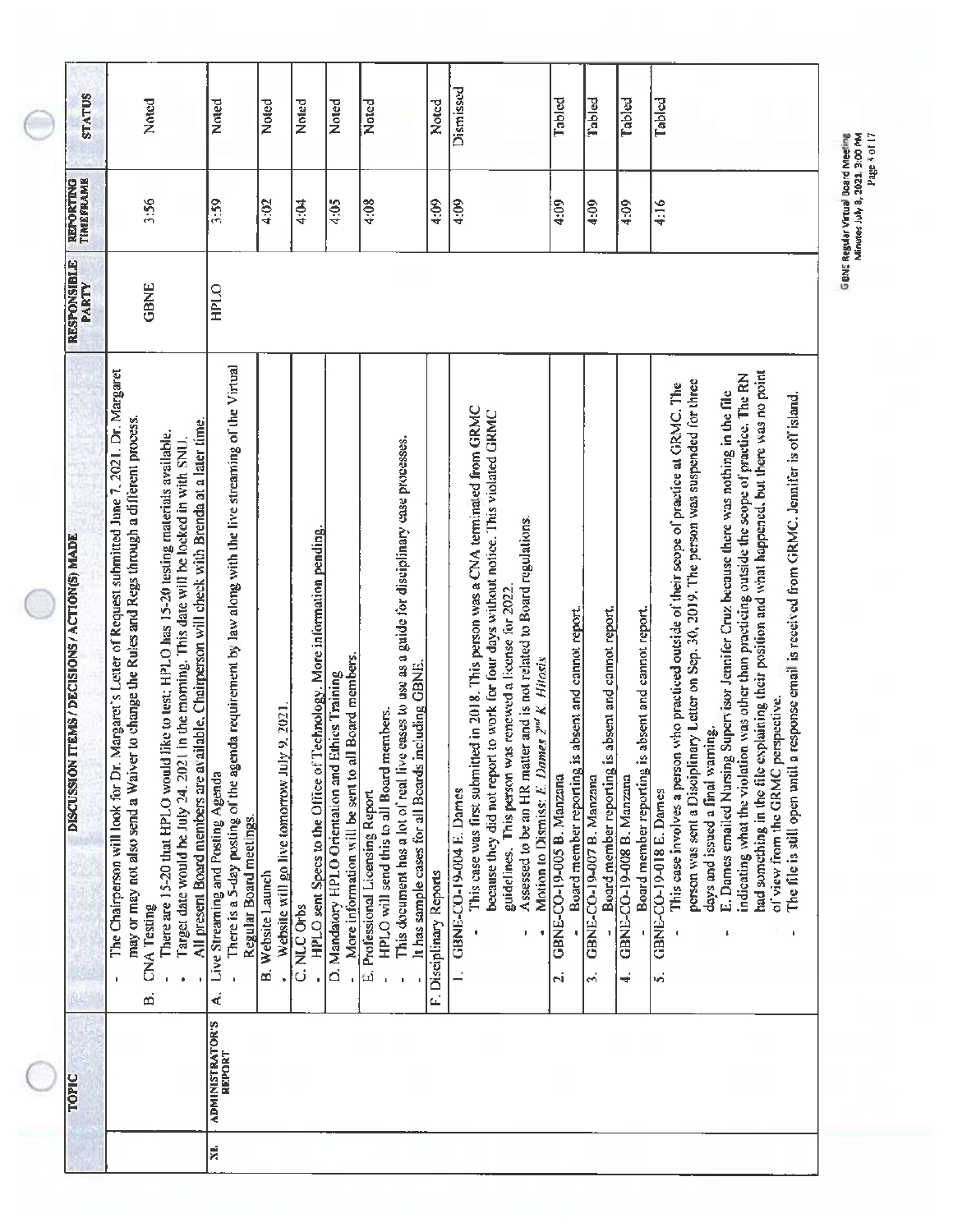| <b>STATUS</b>                                           |                                                                                                                                                                                                                                                                                                                                                                                                                                                                                                                                                                                                                                                                                                                                                                                                                                                                                                                                                                                                                                                                                                                                                                                                                                                                                                                                                                                                                                                                                                                                                                                                                                                                                                                                                                                                                                                                                                                                                                                                                                                                                                                                                                                                                                                                                                                                                                                                                                                                                                                                                                                                                                                                                                                                                                                                                                                                                                                                                                                                                                                                                                                                                                                                                                                                                                                                                                                                      |
|---------------------------------------------------------|------------------------------------------------------------------------------------------------------------------------------------------------------------------------------------------------------------------------------------------------------------------------------------------------------------------------------------------------------------------------------------------------------------------------------------------------------------------------------------------------------------------------------------------------------------------------------------------------------------------------------------------------------------------------------------------------------------------------------------------------------------------------------------------------------------------------------------------------------------------------------------------------------------------------------------------------------------------------------------------------------------------------------------------------------------------------------------------------------------------------------------------------------------------------------------------------------------------------------------------------------------------------------------------------------------------------------------------------------------------------------------------------------------------------------------------------------------------------------------------------------------------------------------------------------------------------------------------------------------------------------------------------------------------------------------------------------------------------------------------------------------------------------------------------------------------------------------------------------------------------------------------------------------------------------------------------------------------------------------------------------------------------------------------------------------------------------------------------------------------------------------------------------------------------------------------------------------------------------------------------------------------------------------------------------------------------------------------------------------------------------------------------------------------------------------------------------------------------------------------------------------------------------------------------------------------------------------------------------------------------------------------------------------------------------------------------------------------------------------------------------------------------------------------------------------------------------------------------------------------------------------------------------------------------------------------------------------------------------------------------------------------------------------------------------------------------------------------------------------------------------------------------------------------------------------------------------------------------------------------------------------------------------------------------------------------------------------------------------------------------------------------------------|
| <b>REPORTING</b><br>TIMEFRAME                           |                                                                                                                                                                                                                                                                                                                                                                                                                                                                                                                                                                                                                                                                                                                                                                                                                                                                                                                                                                                                                                                                                                                                                                                                                                                                                                                                                                                                                                                                                                                                                                                                                                                                                                                                                                                                                                                                                                                                                                                                                                                                                                                                                                                                                                                                                                                                                                                                                                                                                                                                                                                                                                                                                                                                                                                                                                                                                                                                                                                                                                                                                                                                                                                                                                                                                                                                                                                                      |
| <b>RESPONSIBLE</b><br>PARTY                             |                                                                                                                                                                                                                                                                                                                                                                                                                                                                                                                                                                                                                                                                                                                                                                                                                                                                                                                                                                                                                                                                                                                                                                                                                                                                                                                                                                                                                                                                                                                                                                                                                                                                                                                                                                                                                                                                                                                                                                                                                                                                                                                                                                                                                                                                                                                                                                                                                                                                                                                                                                                                                                                                                                                                                                                                                                                                                                                                                                                                                                                                                                                                                                                                                                                                                                                                                                                                      |
| ITEMS / DECISIONS / ACTION(S) MADE<br><b>DISCUSSION</b> | Reports from the Interviews with the Nursing staff at this time stated that they were aware that<br>difference was creating conflict with her work shifts. Two hours at most was shocking<br>night shift. There was a history of her leaving post, but this time the concern was leaving for a<br>investigator. This complaint is because of unsafe and unprofessional practice abandoning post<br>That specific night she was not sure what happened, but for a couple months prior she<br>were aware too. 4 other staff members that Investigators communicated with stated they knew<br>she was not at the post. She gave notification to the Nurses she was working with. Other staff<br>long period of time captured on CCTV from 4:00 am - 6:00 am. The Investigator who visited<br>caught the Nurse at 21:40 going into a room. Mr. McKinnon, the Security Supervisor, stated<br>was going through personal issues that she informed her Manager about at that time.<br>to her because it doesn't feel like it took that long for her. In her defense, she was in<br>DPHSS Board member, who has since resigned. B. Santos has taken over as Board member<br>McKinnon observed the video of her being at the Ambulance Bay from 4:48 am to 6:01 am.<br>into the Lounge at 4:49 am. A few seconds later, she headed out of the Lounge and into the<br>for a couple hours. B. Santos has the documents put together by the previous investigators.<br>not the supervisor because they were no longer employed at the<br>On Feb. 1, 2020 4:40 am, Ms. Santos was seen walking in the hallway of the ED and went<br>She felt it was the right thing to do to let him know. She also does not recall being<br>The Chief Nursing Officer at GRMC stated that Carmela was a Charged Nurse during the<br>that the room was the Lounge. At 10:15 pm, she left the lounge with another nurse named<br>Christine Corday. During that time, the Emergency Department (ED) Nursing Station had<br>patients. After review of the videos, the ED seemed busy. Mr.<br>because of personal matters. Her husband was deployed at the time and the time<br>McKinnon agreed there seemed to be a lot of staff going in and out of the patient rooms.<br>the vicinity and let the staff around her know. Her personal matters that she was<br>GBNE received this complaint from Jennifer Cruz on June 1, 2020. It was assigned to a<br>On Jan. 31. 2020 9:38 pm. Carmela Santos left the Nursing Station. The CCTV Camera<br>She was in and out of different rooms to take personal calls<br>GRMC requested documents from HR regarding disciplinary actions, and CCTV was<br>reviewed. The Investigator was able to interview some of the staff members and the<br>Ambulance Bay. At 6:01 am, she is seen at the Ambulance Bay of the hospital. Mr.<br>Answer: Cioing back to the schedule, 1 LPN, 5-6 RN.<br>Nurse Carmela Santos is present to defend herself in this case.<br>defending statement to the GBNE;<br>dealing with at the time led her to resign.<br>Did you inform the supervisor?<br>What was the staffing mix?<br>During this time, the ED was busy.<br>supervisor of security, but<br>other Nurses checking the<br>gone for that long.<br>Questions from the GBNE<br>Carmela Santos made her<br>time of investigation.<br>GBNE-CO-20-002 B. Santos<br>where she was.<br>1<br>ı<br>þ<br>J.<br>ø |
| TOPIC                                                   |                                                                                                                                                                                                                                                                                                                                                                                                                                                                                                                                                                                                                                                                                                                                                                                                                                                                                                                                                                                                                                                                                                                                                                                                                                                                                                                                                                                                                                                                                                                                                                                                                                                                                                                                                                                                                                                                                                                                                                                                                                                                                                                                                                                                                                                                                                                                                                                                                                                                                                                                                                                                                                                                                                                                                                                                                                                                                                                                                                                                                                                                                                                                                                                                                                                                                                                                                                                                      |

CANE Regalar Virtuai Board Meeting Minutes July 8, 2021, 3:00 PM GBNE Regular Virtual Board Meeting<br>Minutes July 8, 2021, 3:00 PM<br>Page 4 of 17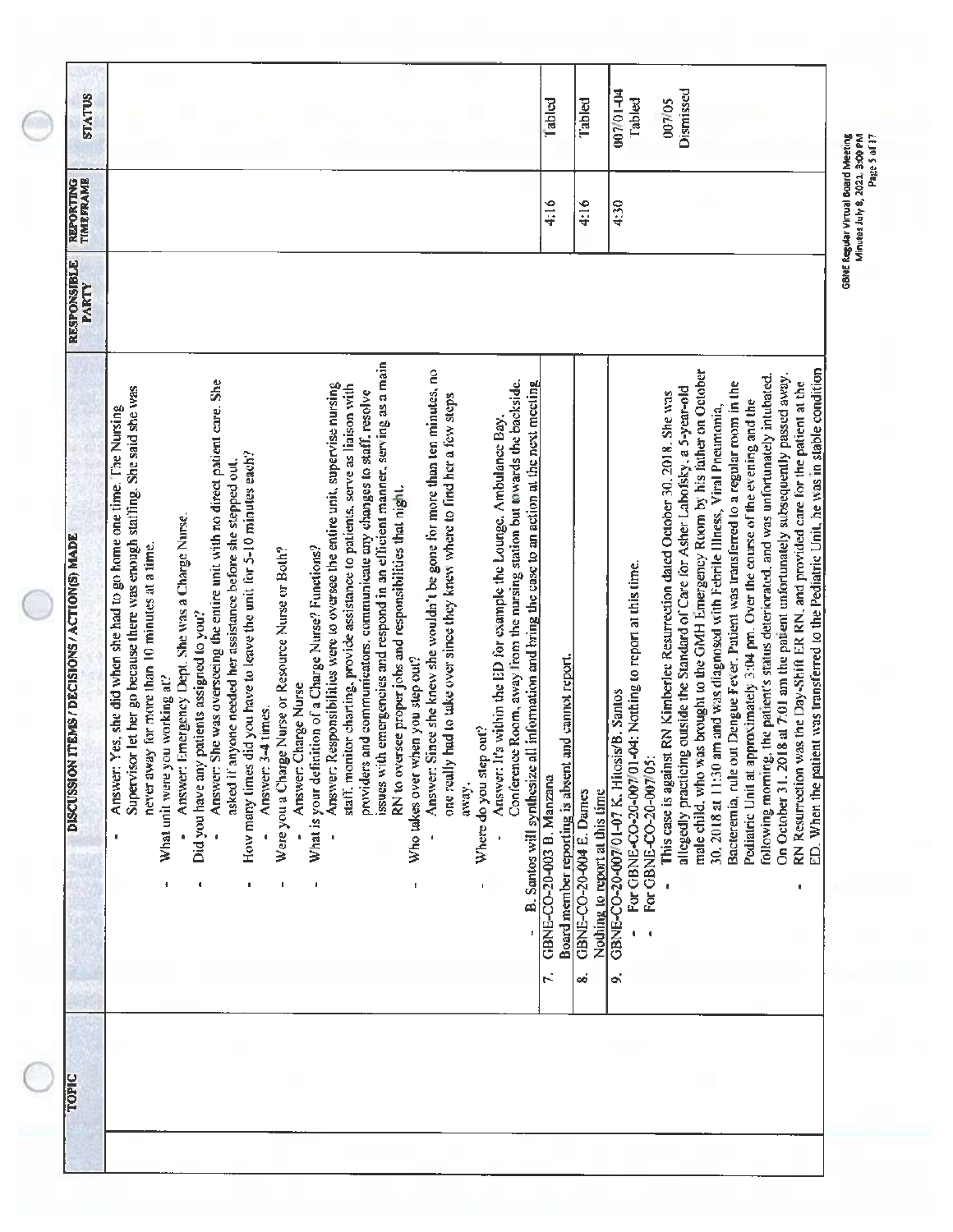| <b>STATUS</b>                                         |                                                                                                                                                                                                                                                                                                    | 007/06-07<br>Tabled                                           | Tabled                                                                                                                                   | Tabled                                                      | Tabled                                                    | Tabled                                                           | Tabled<br>Tabled                                                                                                                                                                                                                                                                                                                                                                                                                                                                                                                                                                                                                                                                                                                                                                                                                                                                                                                                                                                                                                                                                                                                                                                                                                                                                                                                                                                                                                                                                                                                                                                                                                                                                                                                                                                                                                                                                                                                                                                                                                                                                                                                                                                                                                                                                                                                                                                                                                                                                                                                                      |
|-------------------------------------------------------|----------------------------------------------------------------------------------------------------------------------------------------------------------------------------------------------------------------------------------------------------------------------------------------------------|---------------------------------------------------------------|------------------------------------------------------------------------------------------------------------------------------------------|-------------------------------------------------------------|-----------------------------------------------------------|------------------------------------------------------------------|-----------------------------------------------------------------------------------------------------------------------------------------------------------------------------------------------------------------------------------------------------------------------------------------------------------------------------------------------------------------------------------------------------------------------------------------------------------------------------------------------------------------------------------------------------------------------------------------------------------------------------------------------------------------------------------------------------------------------------------------------------------------------------------------------------------------------------------------------------------------------------------------------------------------------------------------------------------------------------------------------------------------------------------------------------------------------------------------------------------------------------------------------------------------------------------------------------------------------------------------------------------------------------------------------------------------------------------------------------------------------------------------------------------------------------------------------------------------------------------------------------------------------------------------------------------------------------------------------------------------------------------------------------------------------------------------------------------------------------------------------------------------------------------------------------------------------------------------------------------------------------------------------------------------------------------------------------------------------------------------------------------------------------------------------------------------------------------------------------------------------------------------------------------------------------------------------------------------------------------------------------------------------------------------------------------------------------------------------------------------------------------------------------------------------------------------------------------------------------------------------------------------------------------------------------------------------|
| REPORTING<br>TIMEFRAME<br><b>RESPONSIBLE</b><br>PARTY |                                                                                                                                                                                                                                                                                                    |                                                               | 4:45                                                                                                                                     | 4:45                                                        | 4:45                                                      | 4:45                                                             | 4:56<br>5:02                                                                                                                                                                                                                                                                                                                                                                                                                                                                                                                                                                                                                                                                                                                                                                                                                                                                                                                                                                                                                                                                                                                                                                                                                                                                                                                                                                                                                                                                                                                                                                                                                                                                                                                                                                                                                                                                                                                                                                                                                                                                                                                                                                                                                                                                                                                                                                                                                                                                                                                                                          |
| DISCUSSION ITEMS / DECISIONS / ACTION(S) MADE         | as evidenced by documentation of the hospital records. During this investigation,<br>there was no evidence that this RN practiced outside the Standard of Care.<br>Hitosis recommends dismissal of this case.<br>Motion to Dismiss 007/05: B Santos 2 <sup>nd</sup> C. Tuguero<br>B. Santos and K. | 10. For GBNE-CO-20-007/06-07: Nothing to report at this time. | GBNE-CO-20-008 B. Santos (formerly R. Sumaylo) *Reassign to B. Manzana 5/18/21<br>and cannot report.<br>Board member reporting is absent | GBNE-CO-20-010 C. Tuquero<br>Nothing to report at this time | GBNE-CO-21-001 E. Dames<br>Nothing to report at this time | GBNE-CO-21-003 C. Tuquero *New<br>Nothing to report at this time | to the GBNE Board members on this Individual who had two hits on<br>That's the nature of the cases and Asst AG Weinberg recommends bringing him in and presenting the<br>the Court Clearance, which were criminal sexual conduct and an assault. If the Board agrees, they can<br>Asst AG Weinberg explains the criminal sexual conduct is that he was 30 and female was 16 at the time.<br>The case was dismissed because the law on Guam says if they have a civil compromise outside of the<br>case the court will allow the case to be dismissed. It cannot be brought again. However, the civil<br>The assault case involved three people with a different victim. The conviction was for misdemeanor<br>assault with time served. He was supposed to testify against a third party. GBNE does not know the<br>There may be a settlement type document that the GBNE should<br>documentation. He was apparently not made to go to any rehab treatment. Those are questions GBNE<br>The Chairwoman continues to work on this document. The straightforward message this document<br>would present is that GBNE would like to authorize the GBNE EO to be able to review and approve<br>wears different hats. Delegating in this context the authority to review and pass on renewal applications<br>underlying facts about this case either. However, there is suspicion that alcohol and drugs were involved.<br>renewal applications in cases where there are no new findings for example on their police and court<br>He is thinking about the use of this by other Boards. The GBNE EO is specific to this Board but she<br>within this week and send it to Asst AG Weinberg for review and<br>Asst AG Weinberg recommends adding more verbiage for outside of the context of the immediate need.<br>that don't present any red flags is important. However, the concern is that future Boards will question it.<br>GBNE needs just enough details to present this as what is done here and nothing more.<br>B. GBNE Resolution 2021-01 EO to Review and Approve Renewal Applications<br>send an email request for more information regarding these two cases.<br>request. GBNE should have him defend himself at the next meeting.<br>Additionally, GBNE should ask if he is still interested in testing.<br>may want to ask him to defend himself.<br><b>R</b><br>GMTC CNA Graduate, Howard Redil<br>The Chairwoman will draft a document<br>The Chairperson sent a summary<br>compromise details are missing.<br>additional legal verbiage.<br>clearances. |
| TOPIC                                                 |                                                                                                                                                                                                                                                                                                    |                                                               | $\dot{=}$                                                                                                                                | ā                                                           | ø,                                                        | ¥,                                                               | ₹<br><b>OLD BUSINESS</b><br>ķщ                                                                                                                                                                                                                                                                                                                                                                                                                                                                                                                                                                                                                                                                                                                                                                                                                                                                                                                                                                                                                                                                                                                                                                                                                                                                                                                                                                                                                                                                                                                                                                                                                                                                                                                                                                                                                                                                                                                                                                                                                                                                                                                                                                                                                                                                                                                                                                                                                                                                                                                                        |

€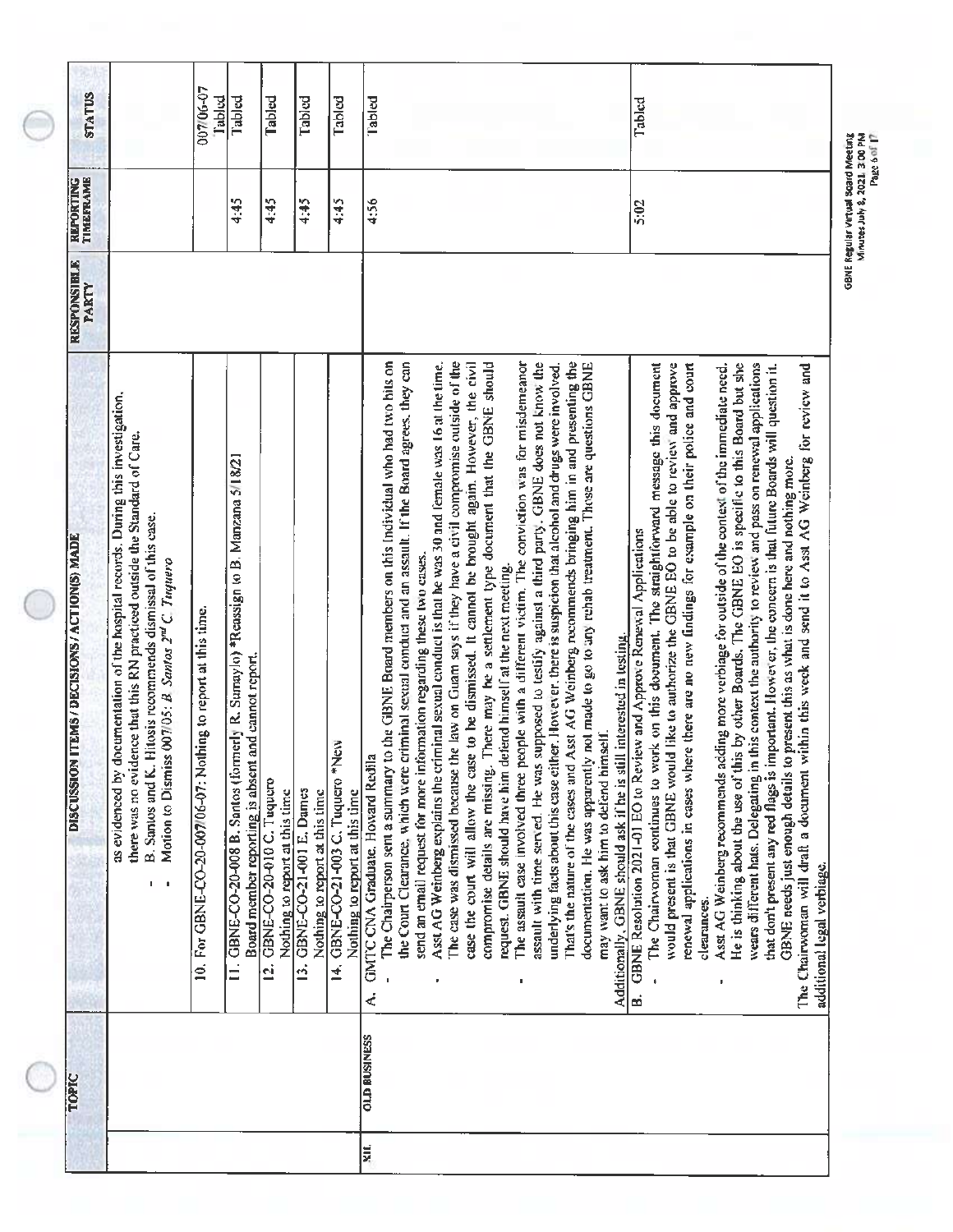| <b>STATUS</b>                                                  | Approved<br>Approved<br>Approved<br>Approved<br>Approved<br>Approved<br>Approved<br>Approved<br>Approved                                                                                                                                                                                                                                                                                                                                                                                                                                                                                                                       |                                    | Cond Approved<br>Approved                               | Approved               | Approved<br>Approved                                | Approved                    | Cond Approved<br>Approved                                   | Approved                                  | Cond Approved                                                      | Cond Approved<br>Approved                                                                                                                | Approved                     | Cond Approved                               | Cond Approved<br>Approved                                                                      | Approved                   | Approved                         | Approved                          | Cond Approved                                           | Approved<br>Approved                                                      | Approved                  | Approved                            | Cond Approved                                                        | Cond. Approved                                                                                          | Approved<br>Duplicate                                                                                                     | Approved                          | Approved                | Approved                           |
|----------------------------------------------------------------|--------------------------------------------------------------------------------------------------------------------------------------------------------------------------------------------------------------------------------------------------------------------------------------------------------------------------------------------------------------------------------------------------------------------------------------------------------------------------------------------------------------------------------------------------------------------------------------------------------------------------------|------------------------------------|---------------------------------------------------------|------------------------|-----------------------------------------------------|-----------------------------|-------------------------------------------------------------|-------------------------------------------|--------------------------------------------------------------------|------------------------------------------------------------------------------------------------------------------------------------------|------------------------------|---------------------------------------------|------------------------------------------------------------------------------------------------|----------------------------|----------------------------------|-----------------------------------|---------------------------------------------------------|---------------------------------------------------------------------------|---------------------------|-------------------------------------|----------------------------------------------------------------------|---------------------------------------------------------------------------------------------------------|---------------------------------------------------------------------------------------------------------------------------|-----------------------------------|-------------------------|------------------------------------|
| TIMEFRAME<br>REPORTING                                         | 5:07                                                                                                                                                                                                                                                                                                                                                                                                                                                                                                                                                                                                                           | 5:14                               |                                                         |                        |                                                     |                             |                                                             |                                           |                                                                    |                                                                                                                                          |                              |                                             |                                                                                                |                            |                                  |                                   |                                                         |                                                                           |                           |                                     |                                                                      |                                                                                                         |                                                                                                                           |                                   |                         |                                    |
| <b>RESPONSIBLE</b><br>PARTY                                    |                                                                                                                                                                                                                                                                                                                                                                                                                                                                                                                                                                                                                                | GBNE                               |                                                         |                        |                                                     |                             |                                                             |                                           |                                                                    |                                                                                                                                          |                              |                                             |                                                                                                |                            |                                  |                                   |                                                         |                                                                           |                           |                                     |                                                                      |                                                                                                         |                                                                                                                           |                                   |                         |                                    |
| <b>ITEMS / DECISIONS / ACTION(S) MADE</b><br><b>DISCUSSION</b> | A. TEMPORARY WORK PERMIT APPLICATIONS (Emergency TWPs are noted as ETWP)<br>Vallero, Richard M. - TWP #21R89 Eff 6/30/21-9/30/21<br>Marbeda, Dennis S.J. - TWP #211.03 Eff 7/6/21-10/6/21<br>Stotts, Maria Fe R. - TWP #21R88 Eff 6/30/21-9/30/21<br>Peshek, Ashley D. - TWP #21R83 Eff 6/14/21-9/14/21<br>Eff 6/30/21-9/30/21<br>Boja, Allison N. - TWP #21R86 Eff 7/12/21-10/12/21<br>Partridge, Jill M. - TWP #21R84 Eff 6/16/21-9/16/21<br>Irvin, Shicara B. - TWP #21R85 Eff 6/30/21-9/30/21<br>Piar, Sarah J. - TWP #21R87 Eff 7/12/21-10/12/21<br>Irvin, Shicara B. - TWP #21NP02<br>Motion: A. Varghese 2nd K. Hitosis | <b>B. EXAMINATION APPLICATIONS</b> | Aidel, Beverly - CNA (Pending Payment)<br>Ahn, Ri Ae-RN | Akharpour, Solmaz - RN | Alam, Lawrence Omar S.J. - RN<br>Alano, May Ann-CNA | Anderson, Daunelle J. - CNA | Bates, Cheysie P. - CNA (Pending<br>Angeles, Dianne A. - RN | Payment)<br>Brooks, Clarence Earl E. - RN | Cepeda, Francine R. - CNA (Pending Payment and Email Address)<br>2 | Cocson, Chaela Celine H. - CNA (Pending Payment and Part 5 Number 26 Missing an Answer)<br>Crisostomo, Celine Nichol E. - LPN<br>Ξ<br>Ξ, | Cruz, Julie Ann = CNA<br>٠ň, | Cruz, Leah M. - CNA (Pending Payment)<br>ਚੀ | De Chavez, Adriana Joy V. - CNA (Pending Payment and DOB)<br>Dela Cruz, Kate - RN<br>فا<br>νή. | Dennis, Vanessa L.-RN<br>б | Dimatatac, Kimwell R. - LPN<br>⊴ | Dionisio. Reggie Mae O. - RN<br>⊴ | Review Course)<br>Echaure, Adrian E. - RN (Pending<br>న | Flores, Kimberly O. - RN<br>Gatus, Lakita - CNA<br>$\overline{21}$ .<br>Ŕ | Catus, Reden D.-LPN<br>ຊົ | Gay, Margarita Joann B. - RN<br>24, | Gozum, John Paolo Q. - RN (Pending Clarify Part 6)<br>$\mathfrak{L}$ | Guayco, Brigette Ann A. - RN (Pending Part 1 Residence Address and Length at Address)<br>$\frac{6}{20}$ | Guayeo, Brigette Ann A, $\div$ RN $-$ This seems to be a duplicate on the agenda.<br>28. Ilagas, Emy Loren A. - RN<br>27, | 29. Jerao. Kristine Carla S. - RN | 30. Jeung, Eugenia - RN | 31. Jimenez, Jessicah Jean C. - RN |
| <b>TOPIC</b>                                                   | <b>NEW BUSINESS</b>                                                                                                                                                                                                                                                                                                                                                                                                                                                                                                                                                                                                            |                                    |                                                         |                        |                                                     |                             |                                                             |                                           |                                                                    |                                                                                                                                          |                              |                                             |                                                                                                |                            |                                  |                                   |                                                         |                                                                           |                           |                                     |                                                                      |                                                                                                         |                                                                                                                           |                                   |                         |                                    |
|                                                                | XIII.                                                                                                                                                                                                                                                                                                                                                                                                                                                                                                                                                                                                                          |                                    |                                                         |                        |                                                     |                             |                                                             |                                           |                                                                    |                                                                                                                                          |                              |                                             |                                                                                                |                            |                                  |                                   |                                                         |                                                                           |                           |                                     |                                                                      |                                                                                                         |                                                                                                                           |                                   |                         |                                    |

c Jo و Balar Munical Media<br>Mulay preg (1707 - Mulay Japana)<br>Mulay preg (1707 - Mulay Japana)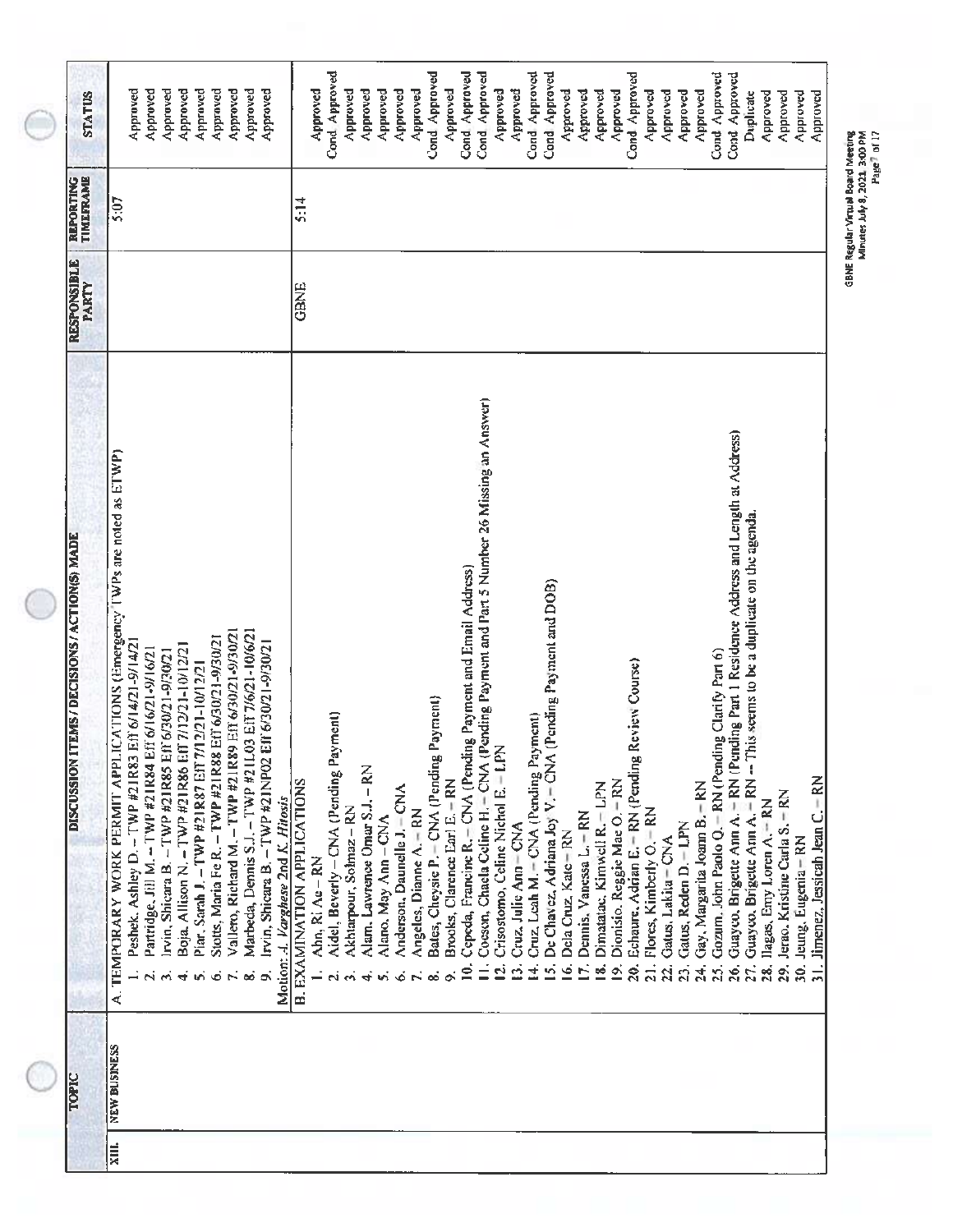GBNE Regular Virtual Board Meeting<br>Minutes July 8, 2021, 3:00 PM<br>Minutes July 8, 2021, 3:00 PM

B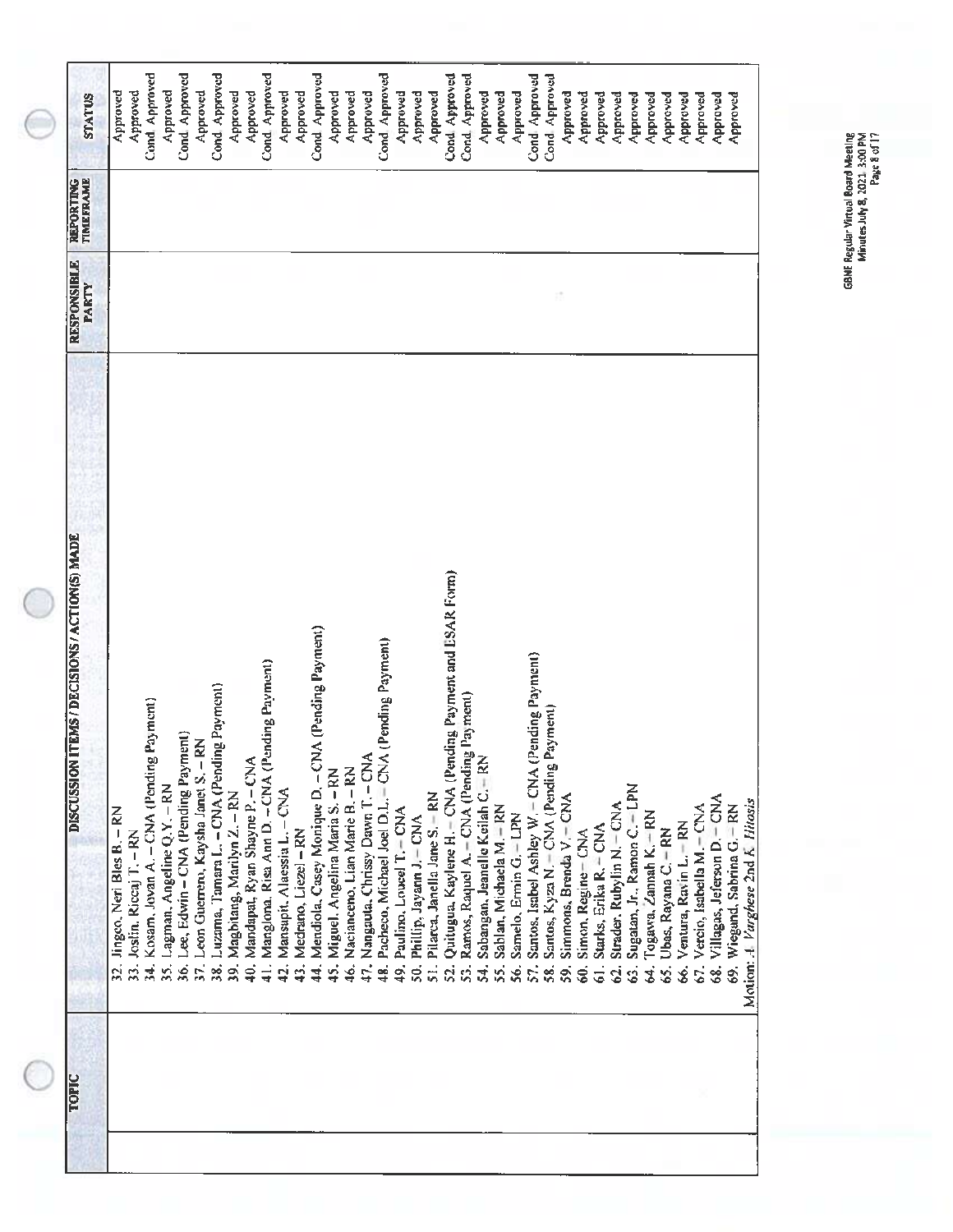| <b>TOPIC</b> | <b>ITEMS / DECISIONS / ACTION(S) MADE</b><br>DISCUSSION                                                                                                                                                                                                               | <b>RESPONSIBLE</b><br>PARTY | <b>REPORTING</b><br>TIMEFRAME | <b>STATUS</b>                                            |
|--------------|-----------------------------------------------------------------------------------------------------------------------------------------------------------------------------------------------------------------------------------------------------------------------|-----------------------------|-------------------------------|----------------------------------------------------------|
|              | C. ENDORSEMENT APPLICATIONS<br>Marquez, Keithley D. - RN<br>Vallero, Richard M. - RN<br>Peshek, Ashley D. - RN<br>Carreon, Diana R. - RN<br>Partridge, Jill M. - RN                                                                                                   | GBNE                        | 5:10                          | Approved<br>Approved<br>Approved<br>Approved<br>Approved |
|              | Part 3 Incomplete and Saipan License Verification)<br>ending Police and Court Clearance)<br>Rissiter, Shannon L. - RN (Pending Police and Court Clearance)<br>Marbeda, Dennis - LPN (Pending<br>Palecpec, Connie Mae C. - RN (P<br>Motion: A. Varghese 2nd K. Hitosis |                             |                               | Cond Approved<br>Cond. Approved<br>Cond Approved         |
|              | Irvin, Shicara B. - NP (Pending Additional Supporting Document, Court Case DUI-2015)<br>Police and Court Clearance, 2nd Photo)<br>Sua, Shiela L. - CRNA (Pending<br>Motion:  Varghese 2nd K. Hitosis<br>Walsh, John Y. - CRNA<br><b>D. APRN APPLICATIONS</b><br>ń     | GBNE                        | $\frac{512}{2}$               | Cond Approved<br>Cond Approved<br>Approved               |
|              | E. REINSTATEMENT APPLICATIONS<br>Cabading, Luz Celine A. - RN<br>Motion: J. Varghese 2nd K. Hitosis<br>Walsh, John Y. - RN<br>$\overline{a}$<br>$\mathbf{z}$                                                                                                          | <b>GBNE</b>                 | 5:13                          | Approved<br>Approved                                     |
|              | Acena, Sheila Ann C. - RN<br>F. RENEWAL APPLICATIONS<br>Acena, Jeric C. - RN                                                                                                                                                                                          | GBNE                        | 5:18                          | Approved<br>Approved                                     |
|              | $-RN$<br>Agpaoa, Raven Karen G. - RN<br>Adoptante, Maria Lourdes B.<br>Acfalle, Morgan R.G. - RN                                                                                                                                                                      |                             |                               | Approved<br>Approved                                     |
|              | Aguilar, Maricel M. - RN<br>Aguila, Diane J. - RN                                                                                                                                                                                                                     |                             |                               | Approved<br>Approved<br>Approved                         |
|              | Aguon, Germaine A. - RN<br>Aiton, Diana D. = LPN                                                                                                                                                                                                                      |                             |                               | Approved<br>Approved                                     |
|              | Akhtarpour, Solmaz - LPN<br>Alave, Veronica B. - RN<br>$\overline{a}$<br>₫                                                                                                                                                                                            |                             |                               | Approved<br>Approved                                     |
|              | Alegre, Maria Isabella F. - RN<br>Alba, Aida Kristina B. - RN<br>$\vec{P}$<br>ó                                                                                                                                                                                       |                             |                               | Approved<br>Approved                                     |
|              | Alfonso, Jose Zhivago R. - RN<br>Alfonso, Lindsay M. - RN<br>š,<br>$\overline{4}$                                                                                                                                                                                     |                             |                               | Approved<br>Approved                                     |
|              | Alhambra, Ellenee C. - RN<br>Alicto, Diana B. - RN<br>ف<br>É                                                                                                                                                                                                          |                             |                               | Approved<br>Approved                                     |
|              | Amores, Remalyn A.-RN<br>×.                                                                                                                                                                                                                                           |                             |                               | Approved                                                 |
|              | 20. Apresto, Alyssa Jaimie T. - RN<br>19. Ampuro, Meghan Joy C. - RN                                                                                                                                                                                                  |                             |                               | Approved<br>Approved                                     |
|              | 21. Apuron, Roseann Pilar P. - RN                                                                                                                                                                                                                                     |                             |                               | Approved                                                 |
|              | Aquino, Jasmin A. RN<br>$\dot{a}$                                                                                                                                                                                                                                     |                             |                               | Approved                                                 |

GBNE Regular Virtual Board Meeting<br>Minutes July 8, 2021, 3:00 PM<br>Page 9 of 17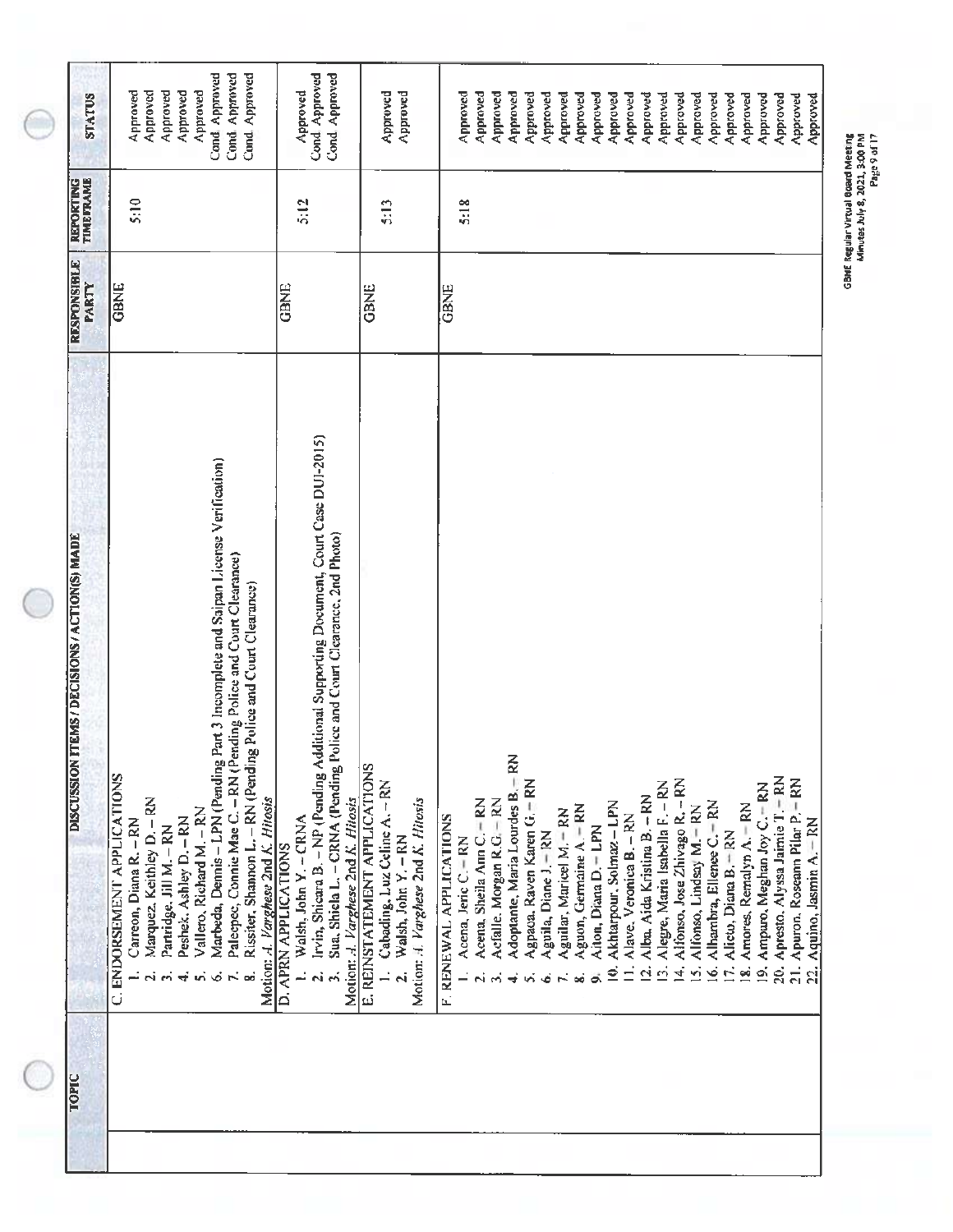| Approved<br>Approved<br>Approved<br>Approved<br>Approved<br>Approved<br>$\tilde{\varepsilon}$<br>$-$ RN<br>Calalo, Phillip John B. - LPN/RN<br>$-1.$ PN<br>Balagias, Arianna Rose B. - RN<br>Bonifacio, Jeffrey Anderson N.<br>Baluyut, Katrina Jean M. -- RN<br>Cabrera, Jaena Claire P. - LPN<br>30. Atienza, Ronalyn Ivy A. - RN<br>Austria, Genevieve D.G. - RN<br>Cando, Norhea Marie N.-RN<br>Baldoz, Mel Christian J. - RN<br>Balecha, Ruth Marie M. - RN<br>Camacho, Elizabeth Q. - LPN<br>Carnaganacan, Erlina C. - RN<br>Cacanindin, Florfina F. RN<br>Caldeo, Glaiza Vi D.V. - RN<br>Ballares, Victoria L.K. - RN<br>Bascon, John Christopher L.<br>Aquino, May Anne S. - RN<br>Cabuag, Rosalinda C. RN<br>Batac, Fides Amor C. RN<br>Babasa, Josephine S. - RN<br>Banada, Jeramine M. - RN<br>Armas, Mary Kathleen Ar<br>Banayat, Michele C. - RN<br>Aquino, Suzanne G. - RN<br>Camemo, Joanne L.=RN<br>Capacci, Natalie M.-RN<br>Bishop, Amanda N.-RN<br>Bansil, Raymard S.-RN<br>Bunda, Lilibeth S. - LPN<br>Carino, Miriam A. - LPN<br>Aromin, Gicelle L: - RN<br>Callang, Patrick R. - RN<br>25. Aquino. Zandra Z. = RN<br>Arroyo, Marian K. - RN<br>Bagain, Hazel M. - RN<br>Calma, Gilbert S. - RN<br>Arevalo, Kyle C. - RN<br>Belga, Harlyn D. - RN<br>Baldo, Annie T. - RN<br>Blas, Audrey E. - RN<br>Camacho, Hope = RN<br>Ato, Kelly P. - RN<br>Ato, Ryan-LPN<br>86.<br>$\frac{1}{2}$<br>24.<br>27.<br>23.<br>32.<br>57.<br>29,<br>$\overline{34}$ .<br>$\frac{5}{3}$<br>36.<br>41.<br>$\overline{50}$ .<br>$\overline{5}$ .<br>34.<br>96<br>Pi<br>e)<br>co<br>39.<br>₽.<br>42.<br>45.<br>46.<br>47.<br>57.<br>$\ddot{4}$<br>SÓ.<br>÷<br><br>က<br>43.<br>$\frac{8}{4}$<br>52.<br>ई<br>ທີ່<br>ŚŚ.<br>59,<br>Ġ,<br>$\ddot{\circ}$<br>49.<br>3,<br>só<br>Vi<br>Ś. | TOPIC | <b>DISCUSSION ITEMS / DECISIONS / ACTION(S) MADE</b> | <b>RESPONSIBLE</b><br><b>PARTY</b> | TIMEFRAME<br><b>REPORTING</b> | <b>STATUS</b> |
|--------------------------------------------------------------------------------------------------------------------------------------------------------------------------------------------------------------------------------------------------------------------------------------------------------------------------------------------------------------------------------------------------------------------------------------------------------------------------------------------------------------------------------------------------------------------------------------------------------------------------------------------------------------------------------------------------------------------------------------------------------------------------------------------------------------------------------------------------------------------------------------------------------------------------------------------------------------------------------------------------------------------------------------------------------------------------------------------------------------------------------------------------------------------------------------------------------------------------------------------------------------------------------------------------------------------------------------------------------------------------------------------------------------------------------------------------------------------------------------------------------------------------------------------------------------------------------------------------------------------------------------------------------------------------------------------------------------------------------------------------------------------------------------|-------|------------------------------------------------------|------------------------------------|-------------------------------|---------------|
|                                                                                                                                                                                                                                                                                                                                                                                                                                                                                                                                                                                                                                                                                                                                                                                                                                                                                                                                                                                                                                                                                                                                                                                                                                                                                                                                                                                                                                                                                                                                                                                                                                                                                                                                                                                      |       |                                                      |                                    |                               | Approved      |
|                                                                                                                                                                                                                                                                                                                                                                                                                                                                                                                                                                                                                                                                                                                                                                                                                                                                                                                                                                                                                                                                                                                                                                                                                                                                                                                                                                                                                                                                                                                                                                                                                                                                                                                                                                                      |       |                                                      |                                    |                               | Approved      |
|                                                                                                                                                                                                                                                                                                                                                                                                                                                                                                                                                                                                                                                                                                                                                                                                                                                                                                                                                                                                                                                                                                                                                                                                                                                                                                                                                                                                                                                                                                                                                                                                                                                                                                                                                                                      |       |                                                      |                                    |                               | Approved      |
|                                                                                                                                                                                                                                                                                                                                                                                                                                                                                                                                                                                                                                                                                                                                                                                                                                                                                                                                                                                                                                                                                                                                                                                                                                                                                                                                                                                                                                                                                                                                                                                                                                                                                                                                                                                      |       |                                                      |                                    |                               | Approved      |
|                                                                                                                                                                                                                                                                                                                                                                                                                                                                                                                                                                                                                                                                                                                                                                                                                                                                                                                                                                                                                                                                                                                                                                                                                                                                                                                                                                                                                                                                                                                                                                                                                                                                                                                                                                                      |       |                                                      |                                    |                               | Approved      |
|                                                                                                                                                                                                                                                                                                                                                                                                                                                                                                                                                                                                                                                                                                                                                                                                                                                                                                                                                                                                                                                                                                                                                                                                                                                                                                                                                                                                                                                                                                                                                                                                                                                                                                                                                                                      |       |                                                      |                                    |                               | Approved      |
|                                                                                                                                                                                                                                                                                                                                                                                                                                                                                                                                                                                                                                                                                                                                                                                                                                                                                                                                                                                                                                                                                                                                                                                                                                                                                                                                                                                                                                                                                                                                                                                                                                                                                                                                                                                      |       |                                                      |                                    |                               | Approved      |
|                                                                                                                                                                                                                                                                                                                                                                                                                                                                                                                                                                                                                                                                                                                                                                                                                                                                                                                                                                                                                                                                                                                                                                                                                                                                                                                                                                                                                                                                                                                                                                                                                                                                                                                                                                                      |       |                                                      |                                    |                               | Approved      |
|                                                                                                                                                                                                                                                                                                                                                                                                                                                                                                                                                                                                                                                                                                                                                                                                                                                                                                                                                                                                                                                                                                                                                                                                                                                                                                                                                                                                                                                                                                                                                                                                                                                                                                                                                                                      |       |                                                      |                                    |                               | Approved      |
|                                                                                                                                                                                                                                                                                                                                                                                                                                                                                                                                                                                                                                                                                                                                                                                                                                                                                                                                                                                                                                                                                                                                                                                                                                                                                                                                                                                                                                                                                                                                                                                                                                                                                                                                                                                      |       |                                                      |                                    |                               | Approved      |
|                                                                                                                                                                                                                                                                                                                                                                                                                                                                                                                                                                                                                                                                                                                                                                                                                                                                                                                                                                                                                                                                                                                                                                                                                                                                                                                                                                                                                                                                                                                                                                                                                                                                                                                                                                                      |       |                                                      |                                    |                               | Approved      |
|                                                                                                                                                                                                                                                                                                                                                                                                                                                                                                                                                                                                                                                                                                                                                                                                                                                                                                                                                                                                                                                                                                                                                                                                                                                                                                                                                                                                                                                                                                                                                                                                                                                                                                                                                                                      |       |                                                      |                                    |                               | Approved      |
|                                                                                                                                                                                                                                                                                                                                                                                                                                                                                                                                                                                                                                                                                                                                                                                                                                                                                                                                                                                                                                                                                                                                                                                                                                                                                                                                                                                                                                                                                                                                                                                                                                                                                                                                                                                      |       |                                                      |                                    |                               | Approved      |
|                                                                                                                                                                                                                                                                                                                                                                                                                                                                                                                                                                                                                                                                                                                                                                                                                                                                                                                                                                                                                                                                                                                                                                                                                                                                                                                                                                                                                                                                                                                                                                                                                                                                                                                                                                                      |       |                                                      |                                    |                               | Approved      |
|                                                                                                                                                                                                                                                                                                                                                                                                                                                                                                                                                                                                                                                                                                                                                                                                                                                                                                                                                                                                                                                                                                                                                                                                                                                                                                                                                                                                                                                                                                                                                                                                                                                                                                                                                                                      |       |                                                      |                                    |                               | Approved      |
|                                                                                                                                                                                                                                                                                                                                                                                                                                                                                                                                                                                                                                                                                                                                                                                                                                                                                                                                                                                                                                                                                                                                                                                                                                                                                                                                                                                                                                                                                                                                                                                                                                                                                                                                                                                      |       |                                                      |                                    |                               | Approved      |
|                                                                                                                                                                                                                                                                                                                                                                                                                                                                                                                                                                                                                                                                                                                                                                                                                                                                                                                                                                                                                                                                                                                                                                                                                                                                                                                                                                                                                                                                                                                                                                                                                                                                                                                                                                                      |       |                                                      |                                    |                               | Approved      |
|                                                                                                                                                                                                                                                                                                                                                                                                                                                                                                                                                                                                                                                                                                                                                                                                                                                                                                                                                                                                                                                                                                                                                                                                                                                                                                                                                                                                                                                                                                                                                                                                                                                                                                                                                                                      |       |                                                      |                                    |                               | Approved      |
|                                                                                                                                                                                                                                                                                                                                                                                                                                                                                                                                                                                                                                                                                                                                                                                                                                                                                                                                                                                                                                                                                                                                                                                                                                                                                                                                                                                                                                                                                                                                                                                                                                                                                                                                                                                      |       |                                                      |                                    |                               | Approved      |
|                                                                                                                                                                                                                                                                                                                                                                                                                                                                                                                                                                                                                                                                                                                                                                                                                                                                                                                                                                                                                                                                                                                                                                                                                                                                                                                                                                                                                                                                                                                                                                                                                                                                                                                                                                                      |       |                                                      |                                    |                               | Approved      |
|                                                                                                                                                                                                                                                                                                                                                                                                                                                                                                                                                                                                                                                                                                                                                                                                                                                                                                                                                                                                                                                                                                                                                                                                                                                                                                                                                                                                                                                                                                                                                                                                                                                                                                                                                                                      |       |                                                      |                                    |                               | Approved      |
|                                                                                                                                                                                                                                                                                                                                                                                                                                                                                                                                                                                                                                                                                                                                                                                                                                                                                                                                                                                                                                                                                                                                                                                                                                                                                                                                                                                                                                                                                                                                                                                                                                                                                                                                                                                      |       |                                                      |                                    |                               |               |
|                                                                                                                                                                                                                                                                                                                                                                                                                                                                                                                                                                                                                                                                                                                                                                                                                                                                                                                                                                                                                                                                                                                                                                                                                                                                                                                                                                                                                                                                                                                                                                                                                                                                                                                                                                                      |       |                                                      |                                    |                               |               |
|                                                                                                                                                                                                                                                                                                                                                                                                                                                                                                                                                                                                                                                                                                                                                                                                                                                                                                                                                                                                                                                                                                                                                                                                                                                                                                                                                                                                                                                                                                                                                                                                                                                                                                                                                                                      |       |                                                      |                                    |                               |               |
|                                                                                                                                                                                                                                                                                                                                                                                                                                                                                                                                                                                                                                                                                                                                                                                                                                                                                                                                                                                                                                                                                                                                                                                                                                                                                                                                                                                                                                                                                                                                                                                                                                                                                                                                                                                      |       |                                                      |                                    |                               |               |
|                                                                                                                                                                                                                                                                                                                                                                                                                                                                                                                                                                                                                                                                                                                                                                                                                                                                                                                                                                                                                                                                                                                                                                                                                                                                                                                                                                                                                                                                                                                                                                                                                                                                                                                                                                                      |       |                                                      |                                    |                               |               |
|                                                                                                                                                                                                                                                                                                                                                                                                                                                                                                                                                                                                                                                                                                                                                                                                                                                                                                                                                                                                                                                                                                                                                                                                                                                                                                                                                                                                                                                                                                                                                                                                                                                                                                                                                                                      |       |                                                      |                                    |                               |               |
|                                                                                                                                                                                                                                                                                                                                                                                                                                                                                                                                                                                                                                                                                                                                                                                                                                                                                                                                                                                                                                                                                                                                                                                                                                                                                                                                                                                                                                                                                                                                                                                                                                                                                                                                                                                      |       |                                                      |                                    |                               |               |
|                                                                                                                                                                                                                                                                                                                                                                                                                                                                                                                                                                                                                                                                                                                                                                                                                                                                                                                                                                                                                                                                                                                                                                                                                                                                                                                                                                                                                                                                                                                                                                                                                                                                                                                                                                                      |       |                                                      |                                    |                               | Approved      |
|                                                                                                                                                                                                                                                                                                                                                                                                                                                                                                                                                                                                                                                                                                                                                                                                                                                                                                                                                                                                                                                                                                                                                                                                                                                                                                                                                                                                                                                                                                                                                                                                                                                                                                                                                                                      |       |                                                      |                                    |                               | Approved      |
|                                                                                                                                                                                                                                                                                                                                                                                                                                                                                                                                                                                                                                                                                                                                                                                                                                                                                                                                                                                                                                                                                                                                                                                                                                                                                                                                                                                                                                                                                                                                                                                                                                                                                                                                                                                      |       |                                                      |                                    |                               | Approved      |
|                                                                                                                                                                                                                                                                                                                                                                                                                                                                                                                                                                                                                                                                                                                                                                                                                                                                                                                                                                                                                                                                                                                                                                                                                                                                                                                                                                                                                                                                                                                                                                                                                                                                                                                                                                                      |       |                                                      |                                    |                               | Approved      |
|                                                                                                                                                                                                                                                                                                                                                                                                                                                                                                                                                                                                                                                                                                                                                                                                                                                                                                                                                                                                                                                                                                                                                                                                                                                                                                                                                                                                                                                                                                                                                                                                                                                                                                                                                                                      |       |                                                      |                                    |                               | Approved      |
|                                                                                                                                                                                                                                                                                                                                                                                                                                                                                                                                                                                                                                                                                                                                                                                                                                                                                                                                                                                                                                                                                                                                                                                                                                                                                                                                                                                                                                                                                                                                                                                                                                                                                                                                                                                      |       |                                                      |                                    |                               | Approved      |
|                                                                                                                                                                                                                                                                                                                                                                                                                                                                                                                                                                                                                                                                                                                                                                                                                                                                                                                                                                                                                                                                                                                                                                                                                                                                                                                                                                                                                                                                                                                                                                                                                                                                                                                                                                                      |       |                                                      |                                    |                               | Approved      |
|                                                                                                                                                                                                                                                                                                                                                                                                                                                                                                                                                                                                                                                                                                                                                                                                                                                                                                                                                                                                                                                                                                                                                                                                                                                                                                                                                                                                                                                                                                                                                                                                                                                                                                                                                                                      |       |                                                      |                                    |                               | Approved      |
|                                                                                                                                                                                                                                                                                                                                                                                                                                                                                                                                                                                                                                                                                                                                                                                                                                                                                                                                                                                                                                                                                                                                                                                                                                                                                                                                                                                                                                                                                                                                                                                                                                                                                                                                                                                      |       |                                                      |                                    |                               | Approved      |
|                                                                                                                                                                                                                                                                                                                                                                                                                                                                                                                                                                                                                                                                                                                                                                                                                                                                                                                                                                                                                                                                                                                                                                                                                                                                                                                                                                                                                                                                                                                                                                                                                                                                                                                                                                                      |       |                                                      |                                    |                               | Approved      |
|                                                                                                                                                                                                                                                                                                                                                                                                                                                                                                                                                                                                                                                                                                                                                                                                                                                                                                                                                                                                                                                                                                                                                                                                                                                                                                                                                                                                                                                                                                                                                                                                                                                                                                                                                                                      |       |                                                      |                                    |                               | Approved      |
|                                                                                                                                                                                                                                                                                                                                                                                                                                                                                                                                                                                                                                                                                                                                                                                                                                                                                                                                                                                                                                                                                                                                                                                                                                                                                                                                                                                                                                                                                                                                                                                                                                                                                                                                                                                      |       |                                                      |                                    |                               | Approved      |
|                                                                                                                                                                                                                                                                                                                                                                                                                                                                                                                                                                                                                                                                                                                                                                                                                                                                                                                                                                                                                                                                                                                                                                                                                                                                                                                                                                                                                                                                                                                                                                                                                                                                                                                                                                                      |       |                                                      |                                    |                               | Approved      |
|                                                                                                                                                                                                                                                                                                                                                                                                                                                                                                                                                                                                                                                                                                                                                                                                                                                                                                                                                                                                                                                                                                                                                                                                                                                                                                                                                                                                                                                                                                                                                                                                                                                                                                                                                                                      |       |                                                      |                                    |                               | Approved      |
|                                                                                                                                                                                                                                                                                                                                                                                                                                                                                                                                                                                                                                                                                                                                                                                                                                                                                                                                                                                                                                                                                                                                                                                                                                                                                                                                                                                                                                                                                                                                                                                                                                                                                                                                                                                      |       |                                                      |                                    |                               | Approved      |
|                                                                                                                                                                                                                                                                                                                                                                                                                                                                                                                                                                                                                                                                                                                                                                                                                                                                                                                                                                                                                                                                                                                                                                                                                                                                                                                                                                                                                                                                                                                                                                                                                                                                                                                                                                                      |       |                                                      |                                    |                               | Approved      |

GBNE Regular Virtual Board Meeting<br>Minutes July 8, 2021, 3:00 PM<br>Page 10 of 17

r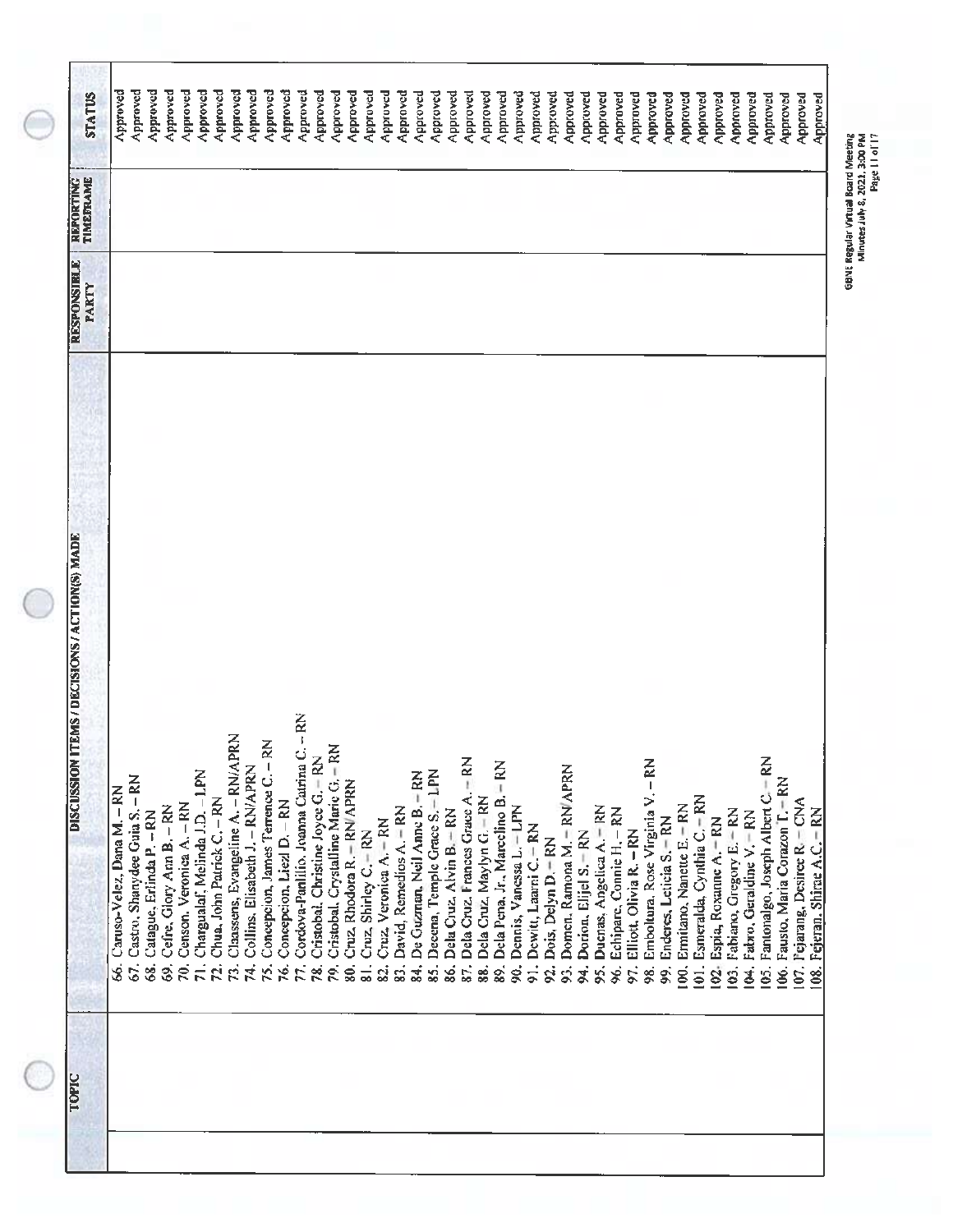| <b>STATUS</b>                                 | Approved                       | Approved                      | Approved                                                              | Approved<br>Approved       | Approved                                           | Approved                      | Approved                        | Approved                        | Approved                           | Approved                        | Approved                       | Approved                                     | Approved                            | Approved                        | Approved                          | Approved                                    | Approved                               | Approved                   | Approved                           | Approved                          | Approved                          | Approved                                            | Approved                                    | Approved                                          | Approved                         | Approved                    | Approved                           | Approved                          | Approved                       | Approved                                 | Approved                                                    | Approved<br>Approved              | Approved                         | Approved                    | Approved                           | Approved                                    | Approved                            | Approved                                    | Approved                        | Approved                  | Approved                             |
|-----------------------------------------------|--------------------------------|-------------------------------|-----------------------------------------------------------------------|----------------------------|----------------------------------------------------|-------------------------------|---------------------------------|---------------------------------|------------------------------------|---------------------------------|--------------------------------|----------------------------------------------|-------------------------------------|---------------------------------|-----------------------------------|---------------------------------------------|----------------------------------------|----------------------------|------------------------------------|-----------------------------------|-----------------------------------|-----------------------------------------------------|---------------------------------------------|---------------------------------------------------|----------------------------------|-----------------------------|------------------------------------|-----------------------------------|--------------------------------|------------------------------------------|-------------------------------------------------------------|-----------------------------------|----------------------------------|-----------------------------|------------------------------------|---------------------------------------------|-------------------------------------|---------------------------------------------|---------------------------------|---------------------------|--------------------------------------|
| TIMEFRAME<br>REPORTING                        |                                |                               |                                                                       |                            |                                                    |                               |                                 |                                 |                                    |                                 |                                |                                              |                                     |                                 |                                   |                                             |                                        |                            |                                    |                                   |                                   |                                                     |                                             |                                                   |                                  |                             |                                    |                                   |                                |                                          |                                                             |                                   |                                  |                             |                                    |                                             |                                     |                                             |                                 |                           |                                      |
| <b>RESPONSIBLE</b><br><b>PARTY</b>            |                                |                               |                                                                       |                            |                                                    |                               |                                 |                                 |                                    |                                 |                                |                                              |                                     |                                 |                                   |                                             |                                        |                            |                                    |                                   |                                   |                                                     |                                             |                                                   |                                  |                             |                                    |                                   |                                |                                          |                                                             |                                   |                                  |                             |                                    |                                             |                                     |                                             |                                 |                           |                                      |
| DISCUSSION ITEMS / DECISIONS / ACTION(S) MADE | 109. Felipe. Cherrylyn M. - RN | 110. Fernandez, Vicky P. - RN | 111. Flores, Jocelyn M. - RN<br>Floyd, Sarah L. - RN<br>$\frac{1}{2}$ | 113. Floyd, Sharon L. - RN | Fruge, Carolyn L.M. - RN/APRN<br>$\overline{14}$ . | Fulgar, Ayako N. - RN<br>115. | Funtelar, Diane D. - RN<br>116. | Gagaring, Grace S. - RN<br>117. | Gamisera, Virginia T. - RN<br>118. | Gapas, Estela F.T. - RN<br>119. | Garcia, Jayson A. - RN<br>120. | Garcia, Vanessa L. - RN<br>$\overline{21}$ . | Gimoto, Evelyn G. - RN<br><u>קי</u> | Golez, Ave O. - RN<br><u>ទី</u> | Gomez, Joanne S. - RN<br><u>й</u> | Gonzaga, Reena Blaire C. - RN<br><u>ମ୍ବ</u> | Gonzales, Chris Jansen C. - RN<br>126. | Gozum, Jayson M. - RN<br>2 | Guayco, Mark David E. - RN<br>128. | Guillermo, Emelyn E. - LPN<br>29. | Guingao, Angelita L. - RN<br>130. | Chaiting, Maria Belinda B. - RN<br>$\overline{5}$ . | Hayes, Melissa C. - RN<br>$\overline{32}$ . | Hester, Richard M. - RN/APRN<br>$\overline{33}$ . | Hitosis, Zoraida J. - RN<br>134. | Hongyee, Jean N.-RN<br>135. | Invencion, Rozelle M. - RN<br>136. | 37. Jabinigay, Jacqueline U. - RN | Jaleco, Eileen M. - RN<br>138. | Javellana, Jamie R. - RN<br>139.<br>140. | Javier, Ernest Jay B. - LPN<br>41. Jerao, Katy Rina S. - RN | Ji, Stella L.-RN<br>$\frac{4}{3}$ | Johnson, Cynthia G. - RN<br>143. | Joseph, Suma K. - RN<br>14. | Kawamoto, Jennifer K. - RN<br>145. | Kim, Loribelle Mac G. - RN<br>$\frac{4}{5}$ | 147. La Rosa, Franklin Ross U. - RN | La Rosa, Mary Ann M. - RN<br>$\frac{48}{1}$ | Lacdoo, Edmund A. - LPN<br>149. | 50. Lacson, Edita G. - RN | $-1.9N$<br>51. Lagman, Angeline Q.Y. |
| <b>TOPIC</b>                                  |                                |                               |                                                                       |                            |                                                    |                               |                                 |                                 |                                    |                                 |                                |                                              |                                     |                                 |                                   |                                             |                                        |                            |                                    |                                   |                                   |                                                     |                                             |                                                   |                                  |                             |                                    |                                   |                                |                                          |                                                             |                                   |                                  |                             |                                    |                                             |                                     |                                             |                                 |                           |                                      |

GBNE Regular Virtual Board Meeting<br>Minutes July 8, 2021, 3:00 PM<br>Page 12 of 17 GBNE Regular Virtual Board Meeting Minutes Jury s, 2021, 3:00 PM 'age 12 or 17

ſ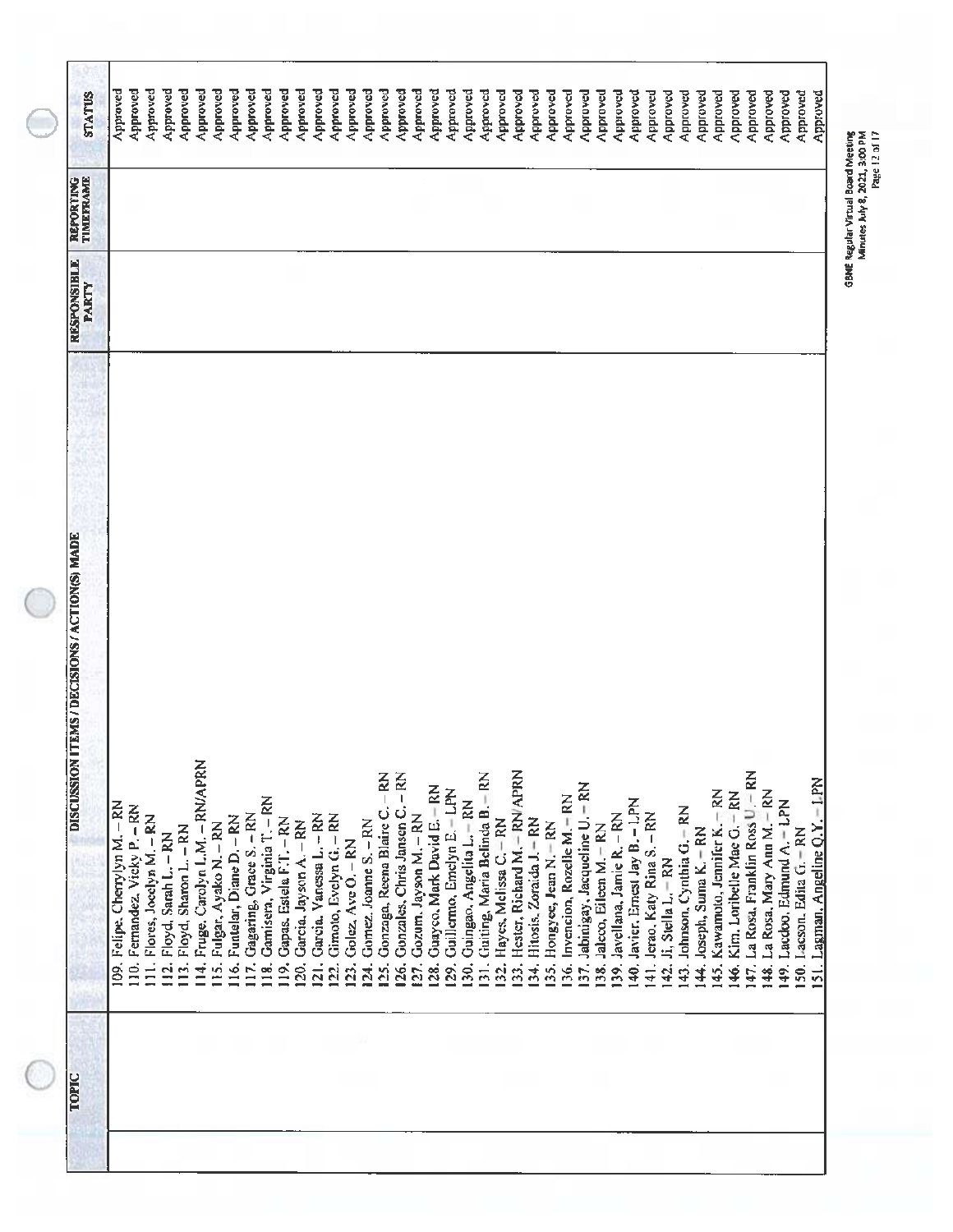|                                                                           |                | <b>RESPONSIBLE</b><br>PARTY | TIMEFRAME<br>REPORTING | <b>STATUS</b>        |
|---------------------------------------------------------------------------|----------------|-----------------------------|------------------------|----------------------|
| Lagmay, Aura Jestany A. - RN<br>52.                                       |                |                             |                        | Approved             |
| 153. Laing, Carrie - RN                                                   |                |                             |                        | Approved             |
| 54. Lamparero. Kathy L. - LPN                                             |                |                             |                        | Approved             |
| 155. Lansang, Marites S. - RN<br>Law, Paula - RN<br>56.                   |                |                             |                        | Approved<br>Approved |
| Laxamana, Catherine Claire P. -<br>157.                                   | $\mathbb{R}^2$ |                             |                        | Approved             |
| Leonen, Margarita C. - RN<br>58.                                          |                |                             |                        | Approved             |
| Limtiaco, Loriemil P. - RN<br>59,                                         |                |                             |                        | Approved             |
| Lipar, Ma. Clarissa G. - RN<br>\$                                         |                |                             |                        | Approved             |
| Liwanag, Maria Delia R. ERN<br>$\overline{61}$ .                          |                |                             |                        | Approved             |
| Lizama, Jennifer L.-RN<br><u>ର</u>                                        |                |                             |                        | Approved             |
| Lizana, Pauline S.A. - RN<br>$\ddot{\mathcal{S}}$ .                       |                |                             |                        | Approved             |
| Llaban, Patrick Duffie T. - LPN<br><u>र्जु</u>                            |                |                             |                        | Approved             |
| Lopena, Maria Angela A. - RN<br>Losinio, Cherilyn G. - RN<br>166.<br>165. |                |                             |                        | Approved             |
| Lujan, Mikilani Lynn R. - RN<br>167.                                      |                |                             |                        | Approved             |
| Lumbre. Jeanette Christine M.-<br>168.                                    | ξ              |                             |                        | Approved<br>Approved |
| Luy, Bianca P. - RN<br>169.                                               |                |                             |                        | Approved             |
| Lynch, Lilia - RN/APRN<br>ĮΦ,                                             |                |                             |                        | Approved             |
| Macaraeg, Alyssa Rochelle B.<br>ΓĪ.                                       | $\mathbb{R}^2$ |                             |                        | Approved             |
| Madlangbayan, Franco F. - RN<br>Ŕ                                         |                |                             |                        | Approved             |
| Madlangbayan, Veronica S. - RN<br>173.                                    |                |                             |                        | Approved             |
| Madriaga, Analyn D. - RN<br>174.                                          |                |                             |                        | Approved             |
| Mafras, Briana N. - RN<br>1Ś.                                             |                |                             |                        | Approved             |
| Magat, Elbeth A. - RN<br>16.                                              |                |                             |                        | Approved             |
| 77. Magbuhat, Miriam V. = RN                                              |                |                             |                        | Approved             |
| 78. Manalac, Maricon-RN                                                   |                |                             |                        | Approved             |
| 80. Manansala, Maria Corazon D. - RN<br>79. Manaloto, Aristotle P. - RN   |                |                             |                        | Approved             |
| 81. Mandell, Cynthia F. - RN                                              |                |                             |                        | Approved             |
| Mangune, Phoebe Estelle T.<br>$\frac{2}{3}$                               | $-$ RN         |                             |                        | Approved             |
| Manibusan, Jocelyn R. - RN<br>183.                                        |                |                             |                        | Approved<br>Approved |
| 84. Manzana, Brenda P. - LPN                                              |                |                             |                        | Approved             |
| Manzo, Meryl Monette R.- RN<br>185.                                       |                |                             |                        | Approved             |
| Marquez, Emily L. - RN<br>186.                                            |                |                             |                        | Approved             |
| Manzon, Paula Ria R. - RN<br>187.                                         |                |                             |                        | Approved             |
| Martin, Faesha Marie M. - RN<br>188.                                      |                |                             |                        | Approved             |
| Martinez, Dianne Q. - RN<br>89.                                           |                |                             |                        | Approved             |
| 90. Marzo, Theresa M. - RN                                                |                |                             |                        | Approved             |
| 191. Mata, Josephine V. = RN                                              |                |                             |                        | Approved             |
| 192. Mella, Mary Lorlyn R. - RN                                           |                |                             |                        | Approved             |
| 193. Mendoza, Alvin Paul O. - RN                                          |                |                             |                        | Approved             |
| 94. Mendoza, Shanna Layne C. - RN                                         |                |                             |                        | Approved             |

GBNE Regular Virtual Board Meeting<br>Minutes July 8, 2021, 3:00 PM<br>Minutes July 8, 2021, 3:00 PM

∍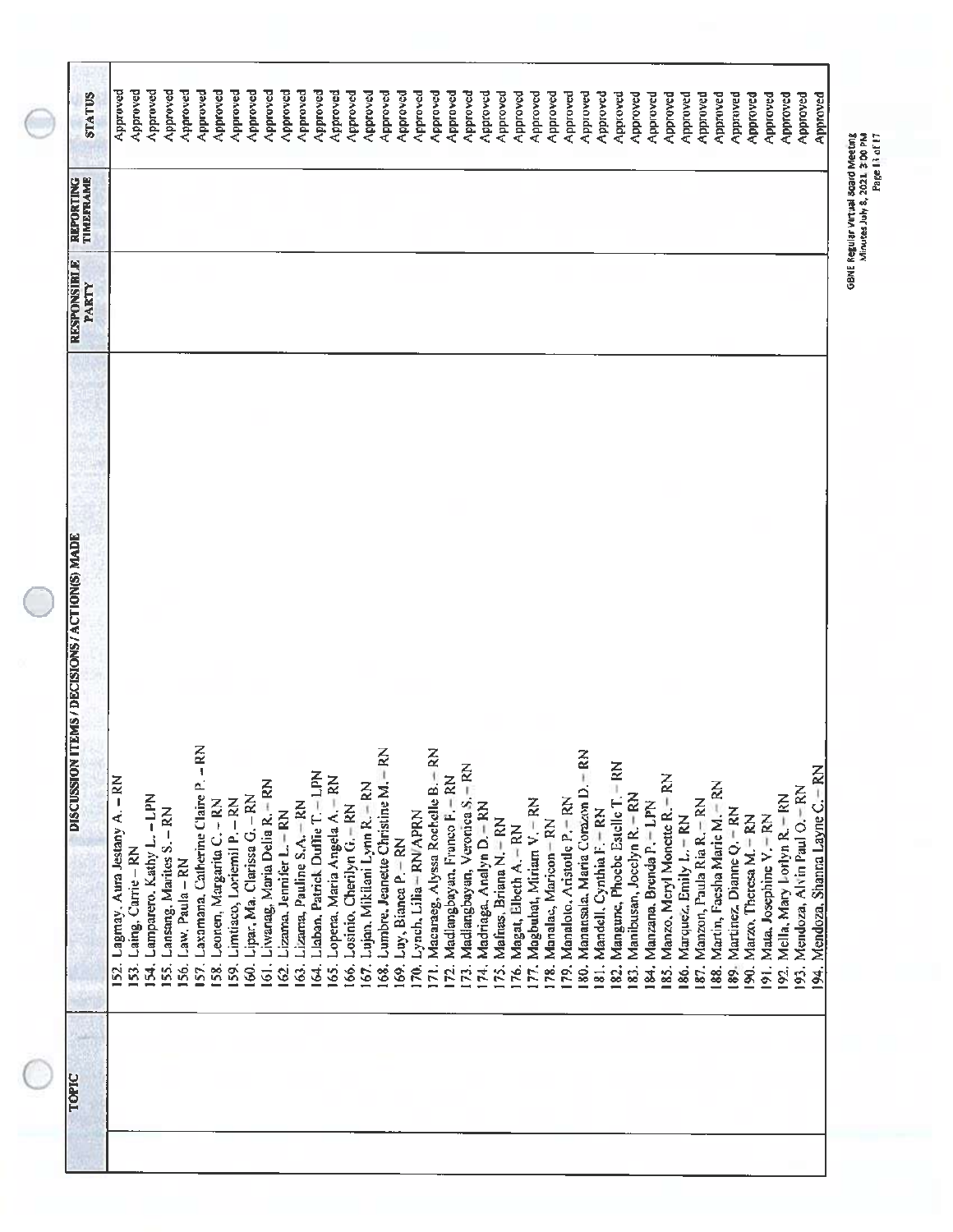|                                                | PARTY |          |
|------------------------------------------------|-------|----------|
| 195. Mercado, Eileen N. - RN                   |       | Approved |
| 196. Mercado, Lulu T. - RN                     |       | Approved |
| 197. Merfalen, Mary June O. - RN               |       | Approved |
| Mesa, Margaret L.T. - RN<br>198.               |       | Approved |
| Miller, Jessica R. - RN<br>$\frac{1}{9}$       |       | Approved |
| Molinos, Rheana Jean M. - RN<br>200            |       | Approved |
| Molleno, Beatriz Joyce C. - RN<br>$201$ .      |       | Approved |
| Montana, Mae S. - RN<br>202.                   |       | Approved |
| Montemayor, Glaiza D. - RN<br>203.             |       | Approved |
| Monton, Ericson S. - RN<br>204.                |       | Approved |
| Moreno. Kimberly R. - RN<br>205.               |       | Approved |
| Mortes, Chioe Jane Z. - RN<br>206.             |       | Approved |
| Movida, Rachel M. - RN<br>207.                 |       | Approved |
| Mui, Carl C. - LPN<br>208.                     |       | Approved |
| Mui, Ville W. - LPN<br>209.                    |       | Approved |
| Mutuc, Jr., Bernabe C. - RN<br>210.            |       | Approved |
| 211. Mutuc, Rozalyn D. - RN                    |       | Approved |
| Nacianeeno, Ligaya B. - RN<br>$\frac{21}{21}$  |       | Approved |
| Nava, Maritess M. - RN<br>213.                 |       | Approved |
| Naval, Sandra M. - RN<br>214.                  |       | Approved |
| Ocampo, Norlan M. - RN<br>215.                 |       | Approved |
| Olalia, Leia Amor D.C. - RN<br>216.            |       | Approved |
| Olivares. Alexis Joyce G. - RN<br>217.         |       | Approved |
| Ongchua, Jess A. - RN<br>$\frac{8}{218}$       |       | Approved |
| Opena, Avelina F. - RN<br>219.                 |       | Approved |
| Orot, Shawn Michael L.-RN<br>20.               |       | Approved |
| Oyardo, Gilda Mae L. + RN<br>$\overline{21}$ . |       | Approved |
| Pablo, Aubrey Juliana G. - RN<br>222.          |       | Approved |
| Padiernos, Jr., Carmelito J. - RN<br>223.      |       | Approved |
| Padilla, Jr., Roberto - RN<br>24.              |       | Approved |
| Padua, Jonah M. - RN<br>225.                   |       | Approved |
| Paeste III, Rosalo D. - RN<br>226.             |       | Approved |
| Paguio, Gemma R. - RN<br>227.                  |       | Approved |
| Pajarilla, Jesus C. - RN<br>228.               |       | Approved |
| Palomo, Mary Ann M.-RN<br>229.                 |       | Approved |
| Panlasigui, Rochl Bjorn E. - LPN<br>230.       |       | Approved |
| Papelera, Nemia M. - LPN<br>23).               |       | Approved |
| Park, Michelle C. FRN<br>232.                  |       | Approved |
| Pascua, Emmanuel L. = RN<br>233.               |       | Approved |
| Pascua, Luisa R. - RN<br>234.                  |       | Approved |
| Paule, Joel P. - RN<br>235.                    |       | Approved |
| 236. Paunte, Josie I. - RN                     |       | Approved |
| 237. Pedrajas. Kristine Nac U. - RN            |       | Approved |

 $\bigcirc$ 

 $\bigcirc$ 

 $\subset$ 

GSNE Reg-j ar Vilual Board Meeting Minutes July 8, 2021, 3:00 PM GBNE Regular Virtual Board Meeting<br>Minutes July 8, 2021, 3:00 PM<br>Minutes July 8, 2021, 3:00 PM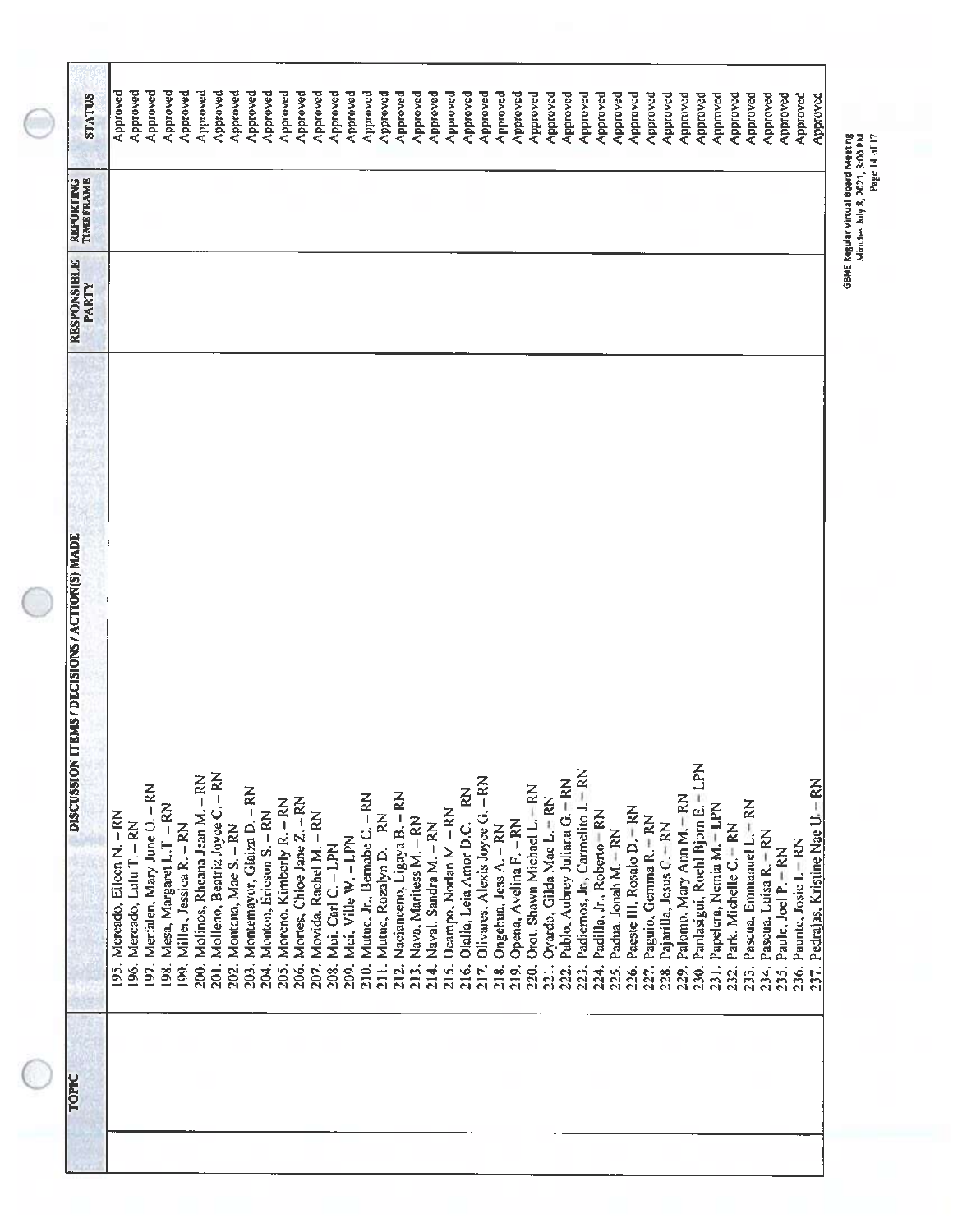| <b>DISCUSSION ITEMS / DECISIONS / ACTION(S) MADE</b> | <b>RESPONSIBLE</b><br>PARTY | TIMEFRAME<br>REPORTING | <b>STATUS</b> |
|------------------------------------------------------|-----------------------------|------------------------|---------------|
| Perales, Judith C. - RN<br>238.                      |                             |                        | Approved      |
| 239. Perez, Pauline B. - RN                          |                             |                        | Approved      |
| 240. Permalino, Aolani Cara A. - RN                  |                             |                        | Approved      |
| 241. Permalino, Noreen A. - RN                       |                             |                        | Approved      |
| Pineda, Michelle V. - RN<br>242.                     |                             |                        | Approved      |
| Porcioncula, Lucille C. - RN<br>243.                 |                             |                        | Approved      |
| Portacio, Jr., Alymer M. - RN<br>244.                |                             |                        | Approved      |
| Primero, Arielle A. - RN<br>245.                     |                             |                        | Approved      |
| Quibuyen, Pamela M. - RN<br>246.                     |                             |                        | Approved      |
| Quintal, Rocelyn R. - LPN<br>247.                    |                             |                        | Approved      |
| Quinto, Magnolia M. - RN<br>248.                     |                             |                        | Approved      |
| Raigelig, Geneffer U. - RN<br>249.                   |                             |                        | Approved      |
| Ramolete, Erica Reva C. - RN<br>250.                 |                             |                        | Approved      |
| Rebujio. Shannon Rose J. - RN<br>$\frac{1}{25}$      |                             |                        | Approved      |
| Recomono, Richie M. - RN<br>252.                     |                             |                        | Approved      |
| $-$ RN<br>Redolozo, Kristine Mae A.<br>253.          |                             |                        | Approved      |
| Replan, Evelyn P. - LPN<br>254.                      |                             |                        | Approved      |
| Resuma, Yuri E. - LPN<br>255.                        |                             |                        | Approved      |
| Resurreccion, Ivy E. - RN<br>256.                    |                             |                        | percoved      |
| Reyes, Jill B.-RN<br>257.                            |                             |                        | Approved      |
| Reyes, Julianne M. - RN<br>258.                      |                             |                        | Approved      |
| Reyes, Katherine L. - RN<br>259.                     |                             |                        | Approved      |
| Rhodes, Lara A. - RN/APRN<br>260.                    |                             |                        | Approved      |
| Rivera, Paul F. - LPN<br>261.                        |                             |                        | Approved      |
| Sabangan, Ruth B. - RN<br>262.                       |                             |                        | Approved      |
| Sabinay, Jocelyn Grace C. - RN<br>263.               |                             |                        |               |
| Sablan, John Raymond B. - RN<br>эø,                  |                             |                        | pendaly       |
| Sablan, Pamela Jocelyn P.- RN<br>265.                |                             |                        | Approved      |
| Sabuya, Karen Grace C. - RN<br>266,                  |                             |                        | Approved      |
|                                                      |                             |                        | Approved      |
| Sagun, Ariane N. - RN<br>267.                        |                             |                        | Approved      |
| Salas, Athea B. - RN<br>268.                         |                             |                        | Approved      |
| Salas, Jennifer M. - RN<br>269.                      |                             |                        | Approved      |
| Samson, Ralph Lord E. - RN<br>270.                   |                             |                        | Approved      |
| San Nicolas, Arlene F.D. - RN<br>271.                |                             |                        | Approved      |
| Santos, Aminah Kaye D. - RN<br>272.                  |                             |                        | Approved      |
| Santos, Helen L. - RN<br>273.                        |                             |                        | Approved      |
| Santos, Lee Bryan S. - RN<br>274.                    |                             |                        | Approved      |
| Santos, Rona B. - RN<br>275.                         |                             |                        | Approved      |
| Sapp, Maria Faye L. - RN<br>276.                     |                             |                        | Approved      |
| Sarmiento, Divina Marie D. - RN<br>277.              |                             |                        | Approved      |
| 278. Savella, Brandon Jay U. - RN                    |                             |                        | Approved      |
| Sciacchitano, Virginia M. - RN<br>279.               |                             |                        | Approved      |
| $-$ RN<br>Segovia, Rosa B.<br>280.                   |                             |                        | Approved      |

H

GBNE Regular Virtual Board Meeting<br>Minutes July 8, 2021, 3:00 PM<br>Minutes July 8, 2021, 3:00 PM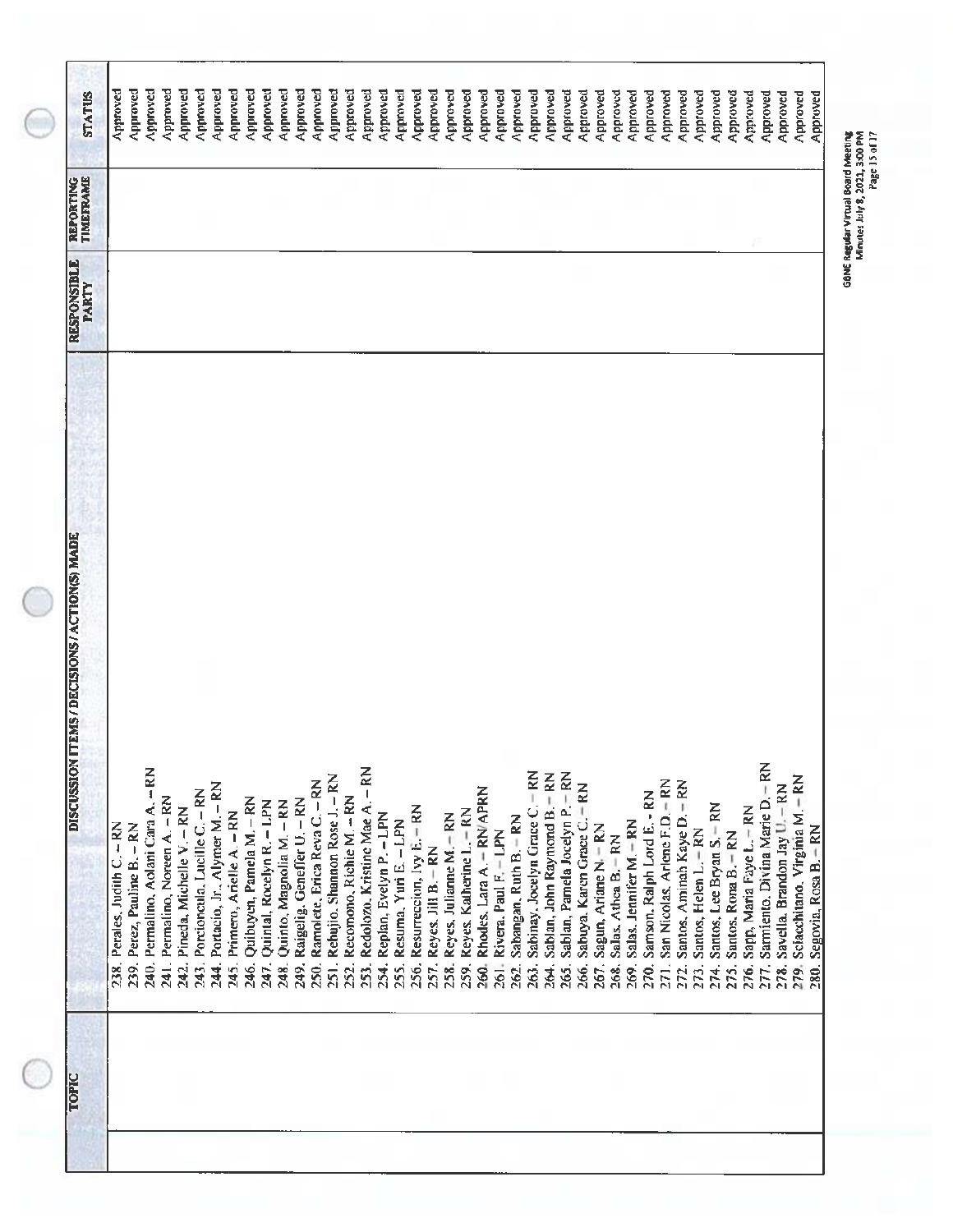| <b>STATUS</b><br>TIMEFRAME<br><b>REFORTING</b> | Approved                          | Approved                             | Approved                            | Approved                    |                                     | Approved | Approved                          | Approved                             | Approved                          | Approved                         |                                | Approved                         | Approved                           | Approved | Approved                 | Approved                           | Approved                       | Approved                           | Approved                      | Approved                           | Approved                            | Approved                         | Approved                         | Approved                                    | Approved                                | Approved                     | Approved                                 | Approved                          | Approved                             | Approved                             | Approved                           | Approved                                     | Approved                                | Approved                               | Approved                                           | Approved                   | Approved                                           | Approved                       | Approved                      | Approved                                     | Approved                         | Approved                             | Approved                | Approved                        | Approved                      |
|------------------------------------------------|-----------------------------------|--------------------------------------|-------------------------------------|-----------------------------|-------------------------------------|----------|-----------------------------------|--------------------------------------|-----------------------------------|----------------------------------|--------------------------------|----------------------------------|------------------------------------|----------|--------------------------|------------------------------------|--------------------------------|------------------------------------|-------------------------------|------------------------------------|-------------------------------------|----------------------------------|----------------------------------|---------------------------------------------|-----------------------------------------|------------------------------|------------------------------------------|-----------------------------------|--------------------------------------|--------------------------------------|------------------------------------|----------------------------------------------|-----------------------------------------|----------------------------------------|----------------------------------------------------|----------------------------|----------------------------------------------------|--------------------------------|-------------------------------|----------------------------------------------|----------------------------------|--------------------------------------|-------------------------|---------------------------------|-------------------------------|
| <b>RESPONSIBLE</b><br>PARTY                    |                                   |                                      |                                     |                             |                                     |          |                                   |                                      |                                   |                                  |                                |                                  |                                    |          |                          |                                    |                                |                                    |                               |                                    |                                     |                                  |                                  |                                             |                                         |                              |                                          |                                   |                                      |                                      |                                    |                                              |                                         |                                        |                                                    |                            |                                                    |                                |                               |                                              |                                  |                                      |                         |                                 |                               |
| DISCUSSION ITEMS / DECISIONS / ACTION(S) MADE  | Shaikh, Geraldine I. - RN<br>281. | Shinohara, Elizabeth S. - RN<br>282. | Siapengco, Alma Gay S. - RN<br>283. | Sinen, Rema Y. - RN<br>284. | Sison, Michael John B. - RN<br>285. |          | Solidum, Patricia A. - RN<br>286. | Soliva, Alyssa Marie G. - RN<br>287. | Soriano, Ruby Ann N. - RN<br>288. | Sotomil, Sterlyn E. - RN<br>289. | Stewart, Michael S. - RN<br>Š, | Sumbo, Ariel Mae D. - RN<br>291. | Sussex, Daniel Ray H. - RN<br>292. | 293.     | Tagalog, Celeste M. - RN | Taimanao, Mary Jay B. - RN<br>294. | Taman, Darlice M. - RN<br>295. | Tandoc, Cherry May M. - RN<br>296. | Tang, Maureen L. - RN<br>297. | Taylor, Megan N. - RN/APRN<br>298. | Tenorio, Stephanie J. - LPN<br>299. | Terry, Elizabeth A. - RN<br>300. | Tiglao, Jasmine A. - LPN<br>301. | Topacio. Jose Mari Epiphany G. - RN<br>302. | Torres, Maria Blanquita D. - RN<br>303. | Toves, Jenny A. - RN<br>304. | Tuazon, Maria Angelina D.R. - RN<br>305. | Tudela, Adrienne Y. = LPN<br>306. | Tudela, Maegan Marie M. - RN<br>307. | Tudela, Vanessa Marie M.- RN<br>308. | Tuquero, Christine C. - RN<br>309. | Udzinski, Shelley A. - RN<br>$\frac{310}{2}$ | Unsay, Andrea S. - LPN<br>$\frac{1}{2}$ | Unsay, Jonjon A. - RN<br>$\frac{1}{3}$ | Unsay, Kristie Anne Faith P. - RN<br>$\frac{3}{2}$ | Unsay, $Z A - R N$<br>314. | $-$ RN<br>Valencia, Anne Marie A.<br>$\frac{3}{2}$ | Vallo, Mikhail T. - RN<br>316. | Vallo, Pamela P. - RN<br>317. | Varghese, Amamma S. - RN<br>$\frac{96}{218}$ | Velasquez, Nixan C. - RN<br>319. | Venus, Maria Shiela E. - LPN<br>320. | 321. Vercio, Dora P.-RN | 322. Vercio Wresch, Betty Jo-RN | 323. Virgino, Angelie R. - RN |
| TOPIC                                          |                                   |                                      |                                     |                             |                                     |          |                                   |                                      |                                   |                                  |                                |                                  |                                    |          |                          |                                    |                                |                                    |                               |                                    |                                     |                                  |                                  |                                             |                                         |                              |                                          |                                   |                                      |                                      |                                    |                                              |                                         |                                        |                                                    |                            |                                                    |                                |                               |                                              |                                  |                                      |                         |                                 |                               |

 $\bigcirc$ 

 $\bigcirc$ 

-f

GENE Regular Virtue' Board Meeting Minutes July 8, 2021, 3:00 PM GBNE Regular Virtual Board Meeting<br>Minutes July 8, 2021, 3:00 PM<br>Minutes July 8, 2021, 3:00 PM